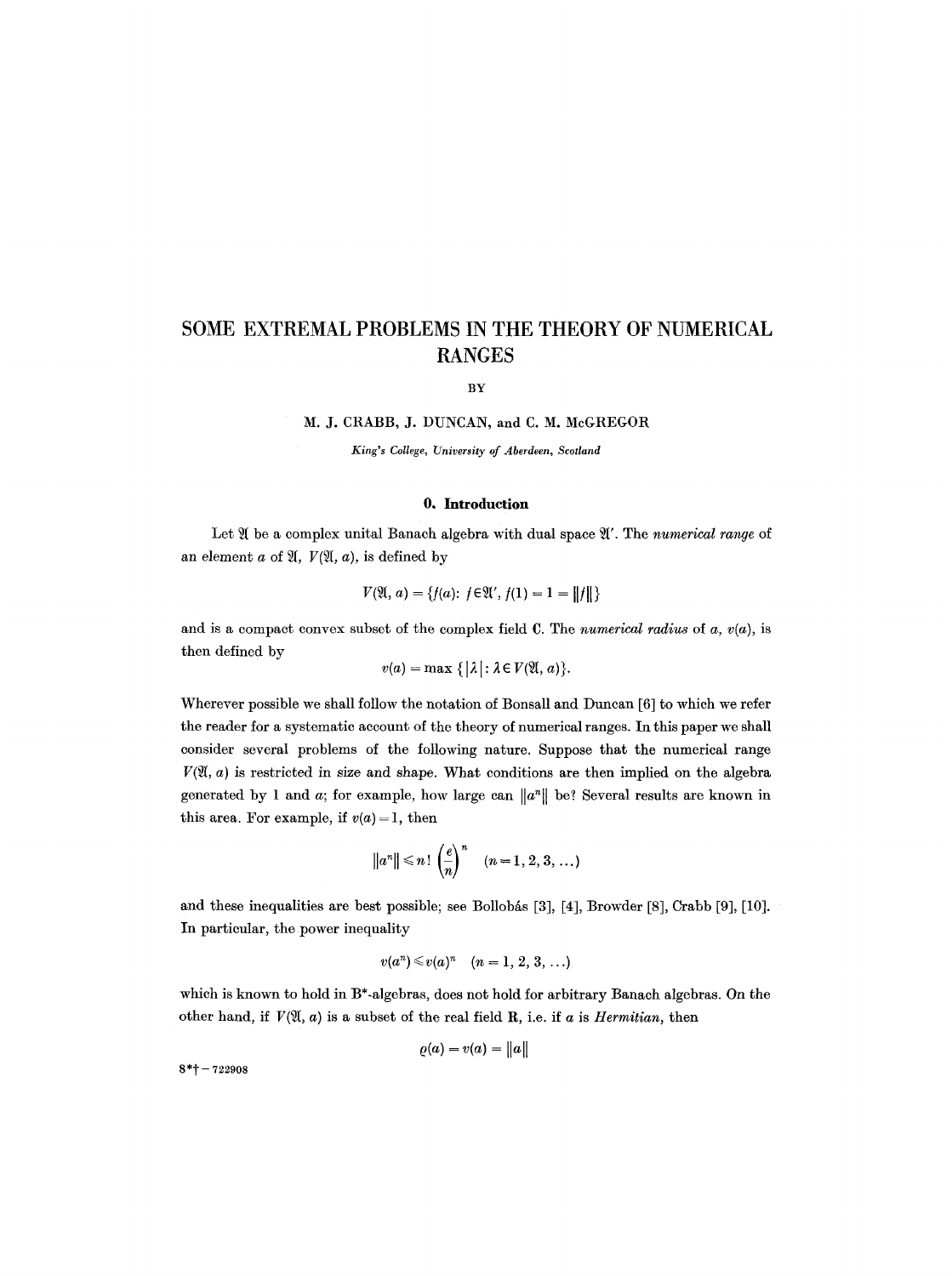where  $\rho(a)$  is the spectral radius of a (see Browder [8], Sinclair [13]), so that in this case

$$
v(a^n) = v(a)^n \quad (n = 1, 2, 3, \ldots).
$$

In  $l$  we consider the restriction

 $V(\mathfrak{A}, a) \subseteq K$ 

where K is an arbitrary compact convex subset of C. Since Sp  $(\mathfrak{A}, a) \subset K$ , we then have  $G(a) \in \mathfrak{A}$  whenever G is analytic on a neighbourhood of K. We give upper bounds for  $\|\mathcal{G}(a)\|$  and  $V(\mathfrak{A}, \mathcal{G}(a))$ , and these upper bounds are all attained in a single extremal Banach algebra  $A(K)$ . This result had previously been obtained by Bollobás [4], but we present a different construction of the algebra  $A(K)$ . In fact, the algebra  $A(K)$  consists of all complex functions  $f$  on  $K$  of the form

$$
f(z) = \int e^{z\lambda} d\mu(\lambda) \quad (z \in K)
$$

where  $\mu$  is a regular Borel measure on C. The dual space of  $A(K)$  is identified with the space of entire functions with a certain majorant. This sets up a correspondence between certain extremal problems in the theory of numerical ranges and the study of entire functions with a given majorant.

The case when  $K$  is a closed interval in  $R$ , i.e. the case of Hermitian elements, is considered in more detail in §2. Let h be Hermitian with  $||h|| = 1$ . For functions of the form  $e^{i\alpha t} p(t)$ , where p is a polynomial and  $e^{-i\alpha} p(-1) = e^{i\alpha} p(1)$ , we show that  $e^{i\alpha t} p(t) =$  $\sum_{-\infty}^{\infty} c_n e^{2\pi int}$  implies  $\exp(i\alpha h) p(h) = \sum_{-\infty}^{\infty} c_n \exp(2\pi inh)$ . This result is not available by simple functional calculus arguments. We deduce that  $\rho(p(h))=||p(h)||$  for certain polynomials, thus generalizing a result of Sinclair [13]. The support functionals f at  $\cos \alpha +$ *ih* sin  $\alpha (\alpha + n\pi)$  are shown to have the interesting property that  $f(h^n)$  is constant for n even and for n odd. Finally we give a partial description of the maximal case of  $V(\mathfrak{A}, h^2)$ subject to  $V(\mathfrak{A}, h) \subset [-1, 1]$  and also  $V(\mathfrak{A}, h) \subset [0, 1]$ .

In  $\S 3$  the results of  $\S 1$  are generalized to the case of joint numerical ranges and are applied in particular to the study of normal elements. An element  $u$  of  $\mathfrak A$  is said to be *normal* if it is of the form  $u = h + ik$  where h, k are commuting Hermitian elements. For such elements,  $V(\mathfrak{A}, u)$  is the convex hull of the spectrum of u, so that  $v(u) = o(u)$ . Crabb [11] gave an example with  $||u|| = \sqrt{2} \rho(u)$ . We give a formula for

$$
k_n = \max \{||u^n|| : \varrho(u) = 1, u \text{ normal}\}
$$

in terms of functions of exponential type. We show that  $k_1 = 2$  and also that there is  $M > 0$ with  $k_n \geqslant M n^{\frac{1}{3}}$ .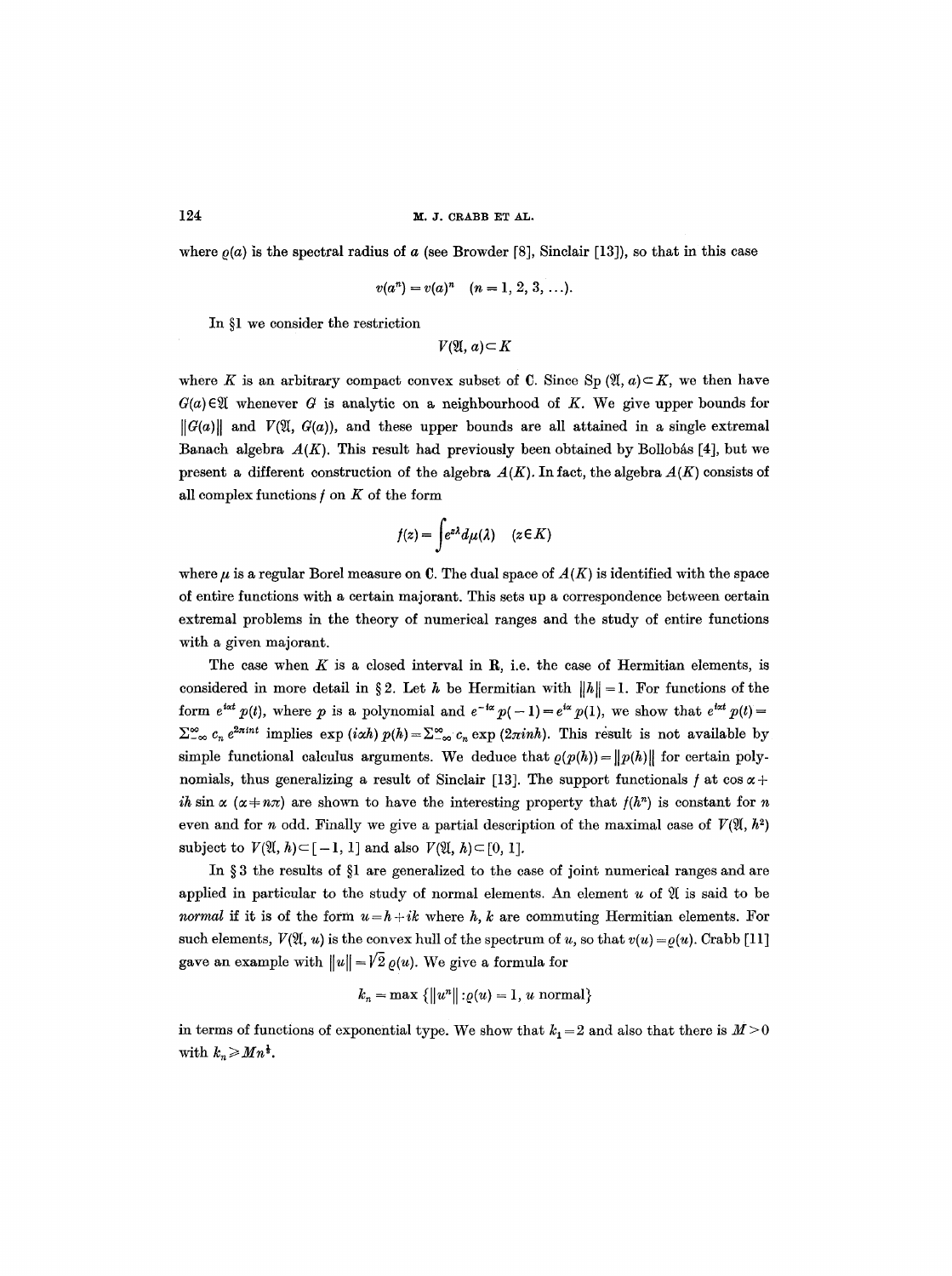In the final section we consider the extremal problem subject to the condition  $v = 0$ , or equivalently the numerical range of each element is the convex hull of the spectrum. This condition forces  $\mathfrak{A}$  to be a function algebra under an equivalent norm; in fact  $\rho \leq \|\cdot\| \leq \frac{1}{2}e\rho$ and these inequalities are best possible.

We are grateful to Professor J. G. Clunie for helpful correspondence concerning several of the problems considered in this paper.

The first and third authors acknowledge the support of the Science Research Council for a research fellowship and research studentship respectively.

## **1.** The Banach algebra  $A(K)$

Let  $\mathfrak A$  be a complex unital Banach algebra and let  $a \in \mathfrak A$ . Given a non-empty compact convex subset K of C we wish to study the extremal properties of elements  $a \in \mathfrak{A}$  with  $V(\mathfrak{A}, a) \subset K$ . Let  $\mathfrak{B}$  be the closed subalgebra of  $\mathfrak{A}$  generated by a and 1. Then

$$
V(\mathfrak{B},a)=V(\mathfrak{A},a)
$$

(see e.g. [6] Theorem 2.4). We may therefore restrict our attention to singly generated Banach algebras. As usual, we shall denote the numerical range more briefly by  $V(a)$ . Since

$$
V(ra) = rV(a) \quad (r \geq 0)
$$

we shall further suppose for convenience that

$$
\sup\{|z|:z\in K\}=1.
$$

The main cases of interest occur when  $K$  is the closed unit disc, a semi-disc, or a line segment. The case when  $K$  is a singleton is trivial and we shall therefore suppose that  $K$  has at least two points. When K has interior we shall suppose without loss that  $0 \in \text{int } K$ ; when K has no interior we shall suppose without loss that  $[0, 1] \subset K \subset [-1, 1]$ .

Given  $a \in \mathfrak{A}$  let  $\mathfrak{C}_a$  denote the exponenential group

$$
\mathfrak{E}_a = \{\exp{(\lambda a)} : \lambda \in \mathbb{C}\}.
$$

The norm on  $\mathfrak{E}_a$  completely determines the compact convex set  $V(a)$  since

$$
\max \operatorname{Re} V(e^{i\theta} a) = \sup_{r>0} \frac{1}{r} \log \|\exp (re^{i\theta} a)\| \quad (\theta \in \mathbb{R})
$$

(see e.g. [6] Theorem 3.4). Let

$$
\omega(re^{i\theta}) = \exp(r \max \text{Re}(e^{i\theta}K)) \quad (r \geq 0, \theta \in \mathbb{R}).
$$

Note that  $V(a) \subset K$  if and only if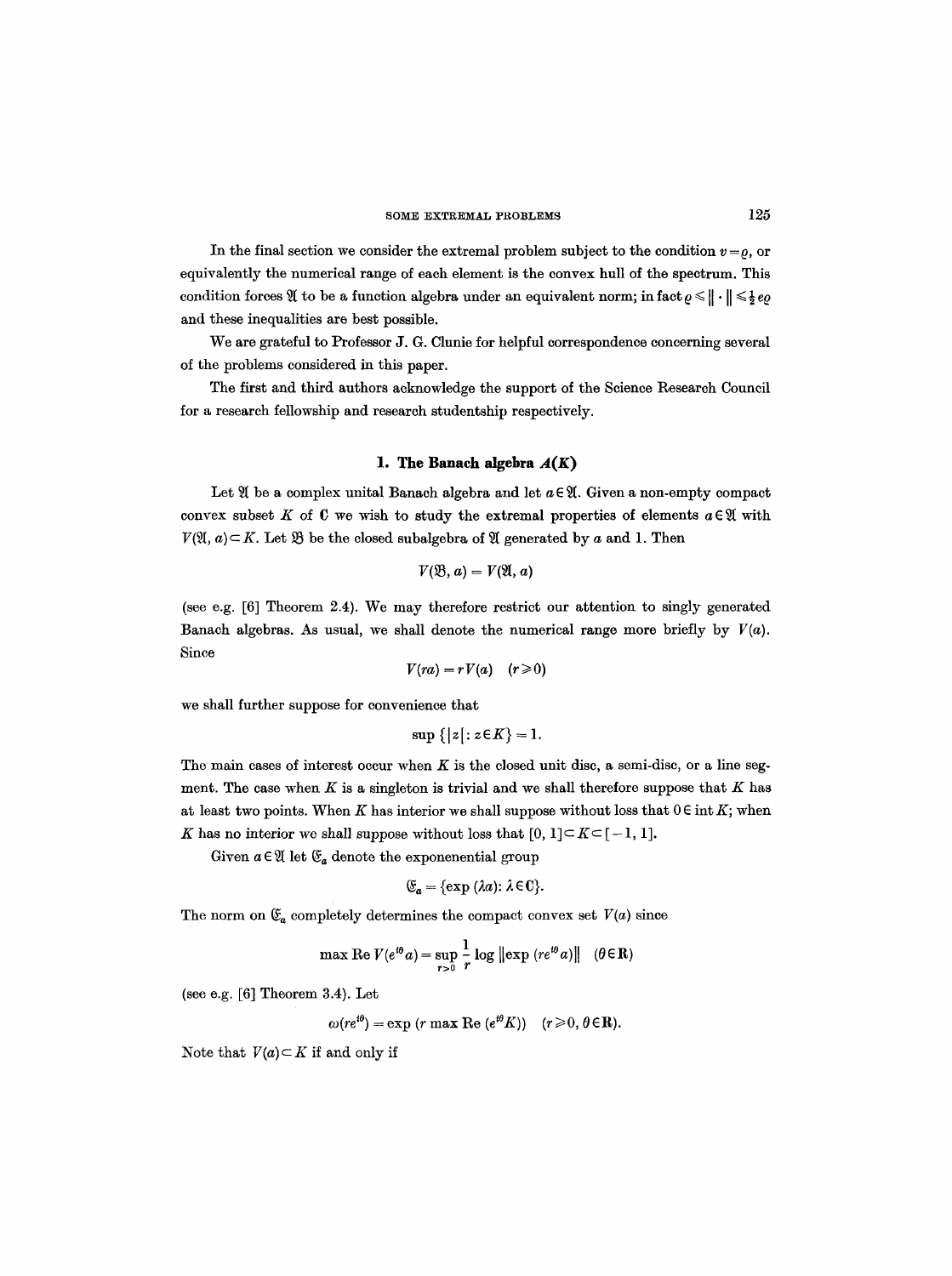$$
\|\exp(\lambda a)\| \leq \omega(\lambda) \quad (\lambda \in \mathbb{C}). \tag{1}
$$

**(2)** 

The function  $\omega$  has the property

 $\omega(\lambda+\mu)\leq \omega(\lambda)~\omega(\mu)$  ( $\lambda,~\mu \in \mathbb{C}$ ).  $u(z)=z \quad (z \in K)$ 

and note that

In fact, let

$$
\omega(\lambda) = ||\exp(\lambda u)||_{\infty} \quad (\lambda \in \mathbb{C})
$$

where  $\|\cdot\|_{\infty}$  denotes the supremum norm for bounded functions on K.

The extremal case in (1) occurs when

$$
\|\exp\left(\lambda a\right)\| = \omega(\lambda) \quad (\lambda \in \mathbb{C}) \tag{3}
$$

and then we have  $K = \infty$  Sp(a), the convex hull of the spectrum of a, since

$$
\max \, \text{Re}\, \, \text{Sp}\, \, (e^{i\theta}a) = \inf_{r>0} \frac{1}{r} \, \log \, \left\| \exp \, \left( r e^{i\theta}a \right) \right\|
$$

(see e.g.  $[6]$  Theorem 3.8). Since  $\mathfrak A$  is generated by a, the maximum principle actually gives  $Sp(a) = K$ . Under the Gelfand representation we have  $d = u$ , and  $\hat{\mathfrak{A}}$  is a subalgebra of the algebra  $A(K)$  of all continuous functions on K that are analytic on the interior of K. For such algebras we wish to construct the maximal norm such that (3) holds (the minimal norm is clearly  $\|\cdot\|_{\infty}$ ). It is clear that we wish the algebra  $\mathfrak A$  to be generated by the exponential group  $\mathfrak{E}_u$ . The linear span of  $\mathfrak{E}_u$  is an algebra, but it does not contain the element u. In fact, the algebra of absolutely convergent series of exponentials contains the element  $u$  and gives the required extremal Banach algebra. For the purposes of exposition we shall adopt a slightly different approach to the definition of the extremal algebra. We are indebted to Dr S. Kaijser for the suggestion and also for pointing out to us Theorem 1.9.

We write  $M(C)$  for the Banach space of (finite) complex regular Borel measures on C, and  $M^{\omega}(\mathbb{C})$  for the weighted space

$$
M^{\omega}(\mathbb{C}) = \{ \mu \in M(\mathbb{C}) : ||\mu|| = \int \omega d |\mu| < \infty \}.
$$

Given  $\mu \in M^{\omega}(\mathbb{C})$  let  $f_{\mu}$  be defined on K by

$$
f_{\mu}(z) = \int e^{z\lambda} d\mu(\lambda) \quad (z \in K).
$$

We say that  $\mu$  *represents*  $f_{\mu}$ . Clearly  $f_{\mu} \in \mathring{A}(K)$ .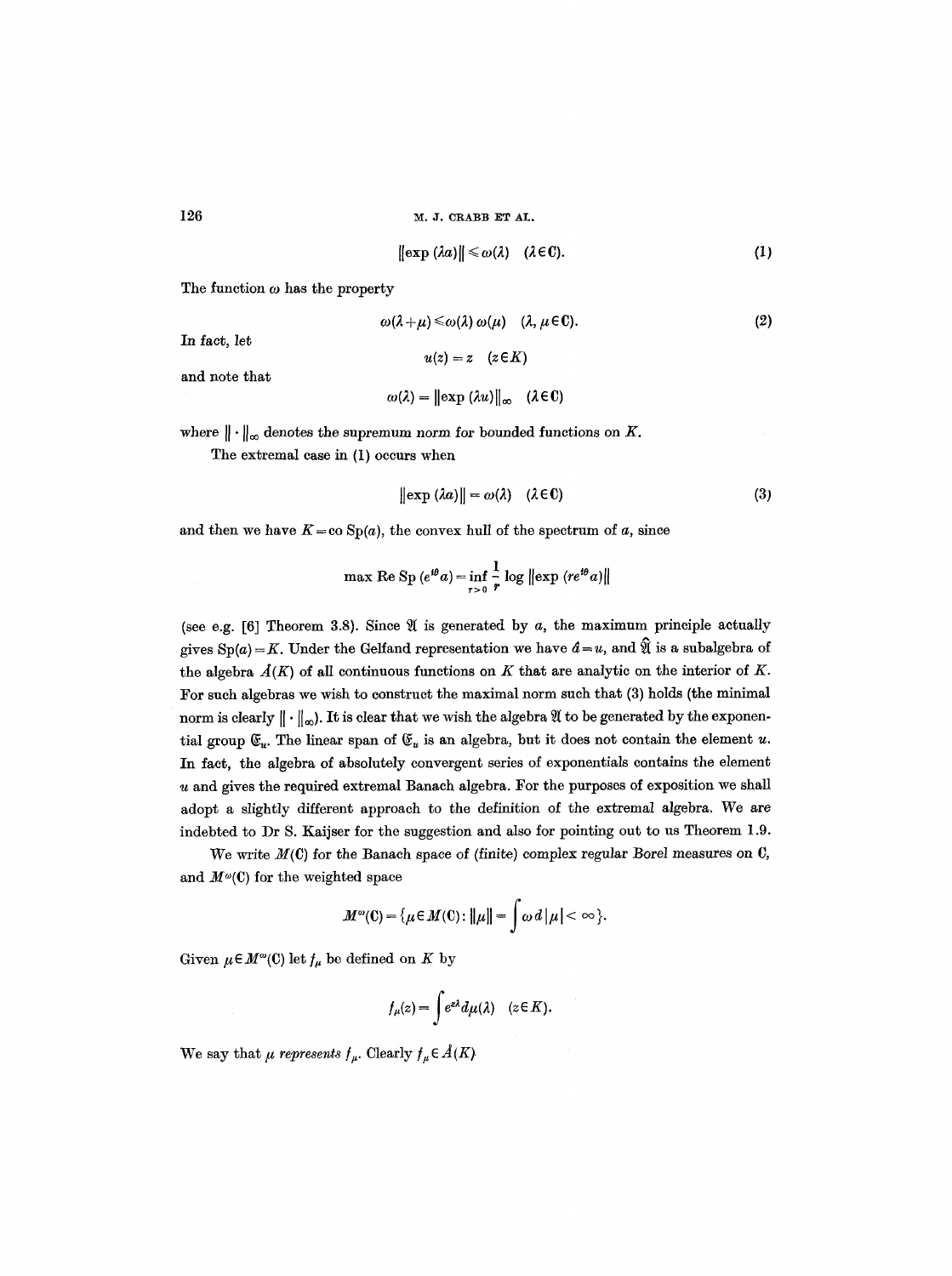*Definition 1.1.*  $A(K) = \{f_{\mu} : \mu \in M^{\omega}(C)\}$ . For  $f \in A(K)$ , we define

 $||f|| = \inf \{||\mu||: \mu \text{ represents } f\}.$ 

PROPOSITION 1.2.  $(A(K), \| \cdot \|)$  is a complex unital Banach algebra such that

(*i*)  $||f||_{\infty} \le ||f||$   $(f \in A(K)),$ 

 $(iii)$   $\|\exp(\lambda u)\| = \|\exp(\lambda u)\|_{\infty}$  ( $\lambda \in \mathbb{C}$ ).

*Proof.* Let  $f(z) = \int e^{z\lambda} d\mu(\lambda)$  ( $z \in K$ ). Then

$$
|f(z)| \leqslant \int \lVert e^{\lambda u} \rVert_{\infty} d\lVert \mu \rVert = \lVert \mu \rVert.
$$

This gives (i). The trivial representation gives

 $\|e^{\lambda u}\| \leqslant \|e^{\lambda u}\|_{\infty}$  ( $\lambda \in \mathbb{C}$ )

and hence (ii). It is straightforward to verify that  $\|\cdot\|$  is an algebra norm on  $A(K)$  (use (2)). Let  $f_n\in A(K)$  with  $\Sigma||f_n|| < \infty$ . Let  $\mu_n$  represent  $f_n$  with

$$
||\mu_n|| \le ||f_n|| + 2^{-n}.
$$
  
Let 
$$
f(z) = \sum f_n(z) \quad (z \in K).
$$

Clearly  $\Sigma \mu_n$  represents f, so that  $A(K)$  is complete, as required.

 $THEOREM 1.3. The Banach algebra  $A(K)$  is generated by  $u$ , and hence its maximal ideal$ *space can be identi/ied with K.* 

*Proof.* Since 
$$
z = \frac{1}{2\pi i} \int_{\Gamma} e^{z\lambda} \frac{d\lambda}{\lambda^2}
$$

where  $\Gamma$  is the unit circle, we have  $u \in A(K)$ . Since each  $f \in A(K)$  can be approximated by exponentials it follows that u generates  $A(K)$ . Hence the maximal ideal space of  $A(K)$  may be identified with  $Sp(u) = K$ .

COROLLARY 1.4. Let  $f \in A(K)$  and let G be analytic on a neighbourhood of  $f(K)$ . Then  $G \circ f \in A(K)$ . In particular  $1/f \in A(K)$  provided  $f(z) \neq 0$  ( $z \in K$ ).

*Definition 1.5.*  $E(K) = \{\phi: \phi \text{ entire}, \|\phi\| = \sup \{|\phi(\lambda)|/\omega(\lambda): \lambda \in \mathbb{C}\} < \infty\}$ . Clearly  $E(K)$ is a Banach space.

Given  $f \in A(K)$ , f represented by  $\mu$ , and  $\phi \in E(K)$  let

$$
\langle f, \phi \rangle = \int \phi \, d\mu. \tag{4}
$$

9-722908 *Acta mathematica.* 128. Imprimé le 22 Décembre 1971.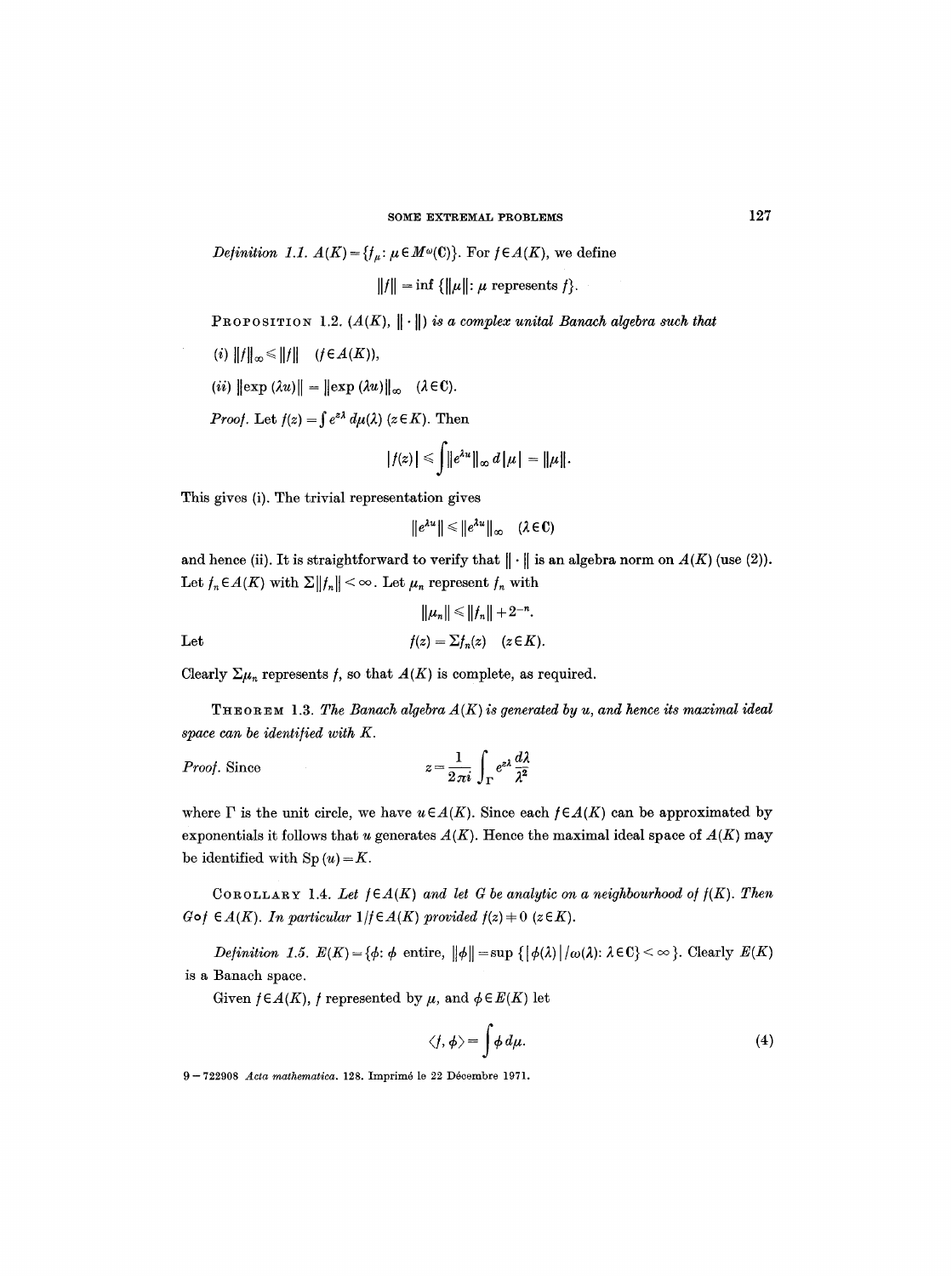LEMMA 1.6. The above pairing **(4)** is well-defined.

*Proof.* Let  $\int e^{z\lambda} d\mu(\lambda) = 0$  ( $z \in K$ ). We must show  $\int \phi d\mu = 0$ .

*Case 1.0Eint K.* Let  $\Delta = \{z: |z| < \delta\} \subset K$ , and let  $D =$ int (co  $\{1, \Delta\}$ ). Then  $(0, 1) \subset D$ and  $DK \subset K$ . Let

$$
G(z) = \int \phi(z\lambda) \, d\mu(\lambda) \quad (z \in D)
$$

so that G is analytic on D. Let  $\phi(\lambda) = \sum_{n=0}^{\infty} c_n \lambda^n$ . We may suppose  $\|\phi\| \leq 1$ , so that  $|\phi(\lambda)| \leq e^{|\lambda|}$ and hence  $|c_n| \leqslant (e/n)^n$ . Therefore

$$
\sum_{k=0}^{\infty} |c_n \lambda^n| \leqslant e^{e|\lambda|} \quad (\lambda \in \mathbb{C}).
$$

Since  $\omega(\lambda) \geq e^{\delta |\lambda|}$ , it follows by dominated convergence that

 $\eta$ 

$$
G(z) = \sum_{n=0}^{\infty} c_n z^n \int \lambda^n d\mu(\lambda) \quad (|z| < \delta/e).
$$

The hypothesis gives  $\int \lambda^n d\mu(\lambda) = 0$   $(n = 0, 1, 2, ...)$  and then analytic continuation gives  $G(t) = 0$  ( $0 \lt t \lt 1$ ). Finally dominated convergence gives  $G(1) = 0$ , as required.

*Case 2.*  $K \subseteq [-1, 1]$ . Let  $\phi \in L^2(i\mathbb{R})$ . By Paley-Wiener (see e.g. [12] p. 387) there is  $\rho \in L^2(K)$  such that

$$
\phi(\lambda) = \int_K e^{\lambda t} \varrho(t) dt \quad (\lambda \in \mathbb{C}).
$$

By Fubini

$$
\int \phi(\lambda) d\mu(\lambda) = \int_K \varrho(t) \int e^{t\lambda} d\mu(\lambda) dt = 0.
$$

Given arbitrary  $\phi \in E(K)$  let

$$
\phi_n(\lambda) = \phi((1 - 1/n) \lambda) \frac{\exp{(\lambda/n)} - 1}{\lambda/n} \quad (\lambda \in \mathbb{C}).
$$

Then  $\phi_n \in L^2(iR)$  and dominated convergence now gives  $\int \phi \, d\mu = 0$ .

Given  $\phi \in E(K)$  let  $\Phi_{\phi}(f) = \langle f, \phi \rangle$  ( $f \in A(K)$ ).

THEOREM 1.7. *The map*  $\phi \rightarrow \Phi_{\phi}$  *is an isometric isomorphism of E(K) onto A(K)'.* 

*Proof.* Clearly  $\Phi_{\phi} \in A(K)'$  and  $\|\Phi_{\phi}\| \le \|\phi\|$ . Since  $\Phi_{\phi}(e^{\lambda u}) = \phi(\lambda)$ , it follows that

$$
\|\Phi_{\phi}\| \geqslant \sup \{|\phi(\lambda)|/||e^{\lambda u}||: \lambda \in \mathbb{C}\} = \|\phi\|.
$$

Given  $\Phi \in A(K)'$  let  $\phi(\lambda) = \Phi(e^{\lambda u})$  ( $\lambda \in \mathbb{C}$ ). Then  $\phi \in E(K)$  and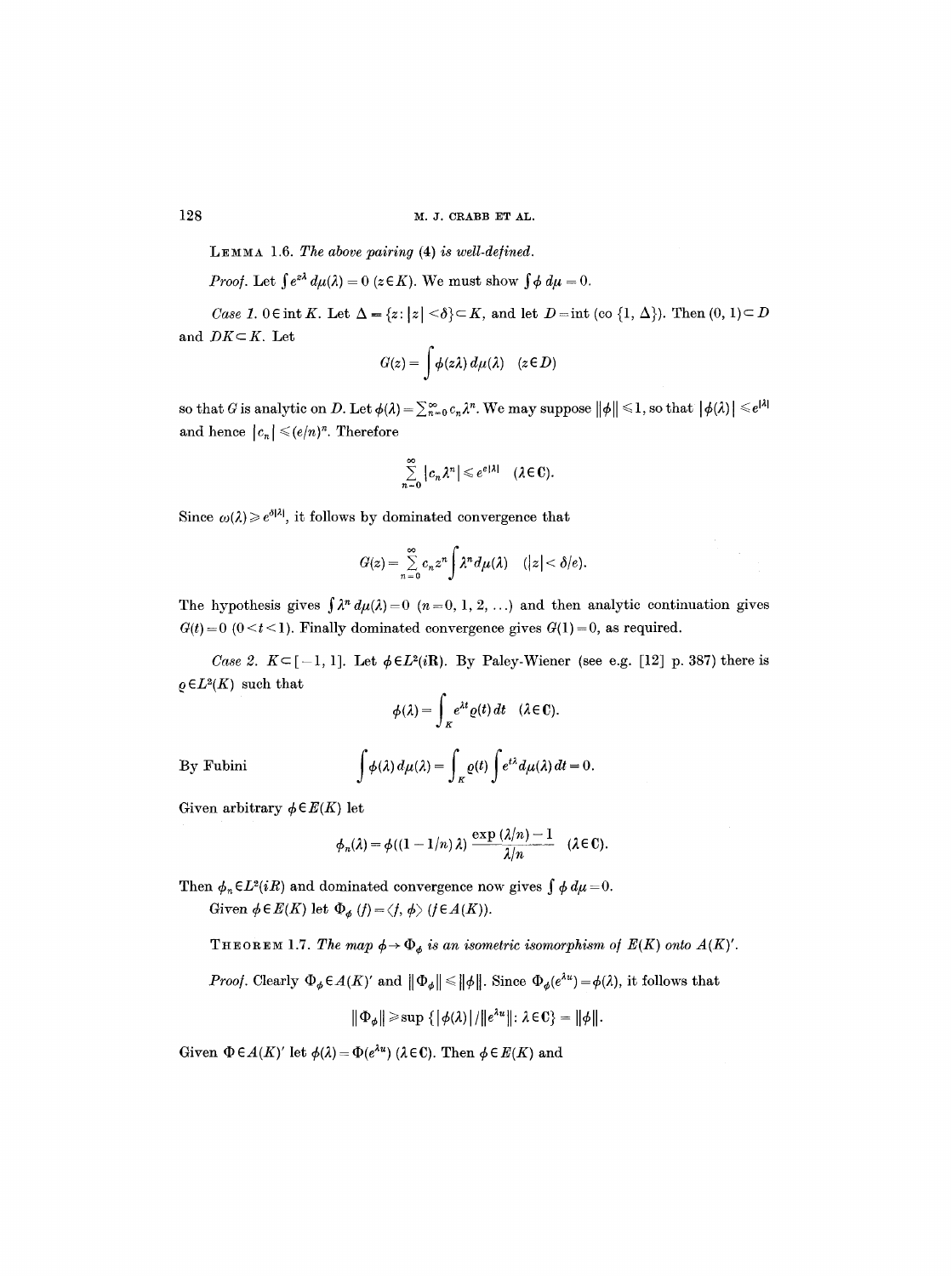$$
\Phi\left(\int e^{\lambda u} d\mu(\lambda)\right) = \int \Phi(e^{\lambda u}) d\mu(\lambda) = \int \phi d\mu = \Phi_{\phi}\left(\int e^{\lambda u} d\mu(\lambda)\right).
$$

The proof is complete.

Theorem 1.7. is the tool for the proof of the main theorem in this section; but it is also of interest that  $A(K)$  is a dual space. We write

$$
C_0^{\omega}(\mathbb{C}) = \{ \phi \in C(\mathbb{C}) : |\phi(\lambda)|/\omega(\lambda) \to 0 \text{ as } |\lambda| \to \infty \}.
$$

*Definition 1.8.*  $E_0(K) = E(K) \cap C_0^{\omega}(0)$ . Clearly  $E_0(K)$  is a closed subspace of  $E(K)$ . Given  $f \in A(K)$  let  $F_f(\phi) = \langle f, \phi \rangle$  ( $\phi \in E_0(K)$ ).

**THEOREM 1.9.** *The map*  $f \rightarrow F_f$  *is an isometric isomorphism of A(K) onto E<sub>0</sub>(K)'.* 

*Proof.* Clearly  $F_f \in E_0(K)'$  for each  $f \in A(K)$ .  $E_0(K)$  is a closed subspace of  $C_0^{\omega}(0)$ . Using the Riesz representation theorem we obtain  $E_0(K) \approx M^{\omega}(C)/E_0(K)^{\perp}$ . If  $\mu$  represents  $F\in E_0(K)'$ , let  $f(z) = \int e^{z\lambda} d\mu(\lambda)$  ( $z \in K$ ). It is now sufficient to show that  $F \to f$  is welldefined, i.e.  $\mu \in E_0(K)^{\perp}$  implies  $f = 0$ .

*Case 1.*  $0 \in \text{int } K$ . For  $z \in \text{int } K$ ,  $\lambda \to e^{z\lambda}$  is in  $E_0(K)$ . Hence  $\mu \in E_0(K)^{\perp}$  implies  $f(z) = 0$  $(z \in \text{int } K)$  and so  $f = 0$ .

*Case 2.*  $K \subset [-1, 1]$ . For  $t \in K$ ,  $\lambda \rightarrow (e^{t\lambda} - 1)/\lambda$  is in  $E_0(K)$ . Hence  $\mu \in E_0(K)^{\perp}$  implies

$$
\int \frac{e^{t\lambda}-1}{\lambda} d\mu(\lambda) = 0 \quad (t \in K)
$$

and differentiation gives  $f = 0$ .

*Remarks 1.* Case 1 of Lemma 1.6 may also be proved by using the representation

$$
\phi(\lambda) = \frac{1}{2\pi i} \int_{\mathcal{X}} H(w) e^{\lambda w} dw
$$

where H is the Borel transform of  $\phi$  and  $\Gamma$  a contour containing K.

2. An annihilator argument shows that a dense spanning subset of  $E_0(K)$  is given by the polynomials if  $0 \in \text{int } K$  and by the functions  $\{\lambda \to (e^{t\lambda} - 1)/\lambda : t \in K\}$  if  $K \subset [-1, 1]$ .

3. A further annihilator argument shows that each  $f \in A(K)$  has a *discrete* representing measure. It is then not difficult to show that  $||f||$  is determined by discrete representing measures. This relates to [7] Theorem 3. Moreover the norm of polynomials is determined by representing measures such that  $\int \exp(e|\lambda|) d|\mu|(\lambda) < \infty$ .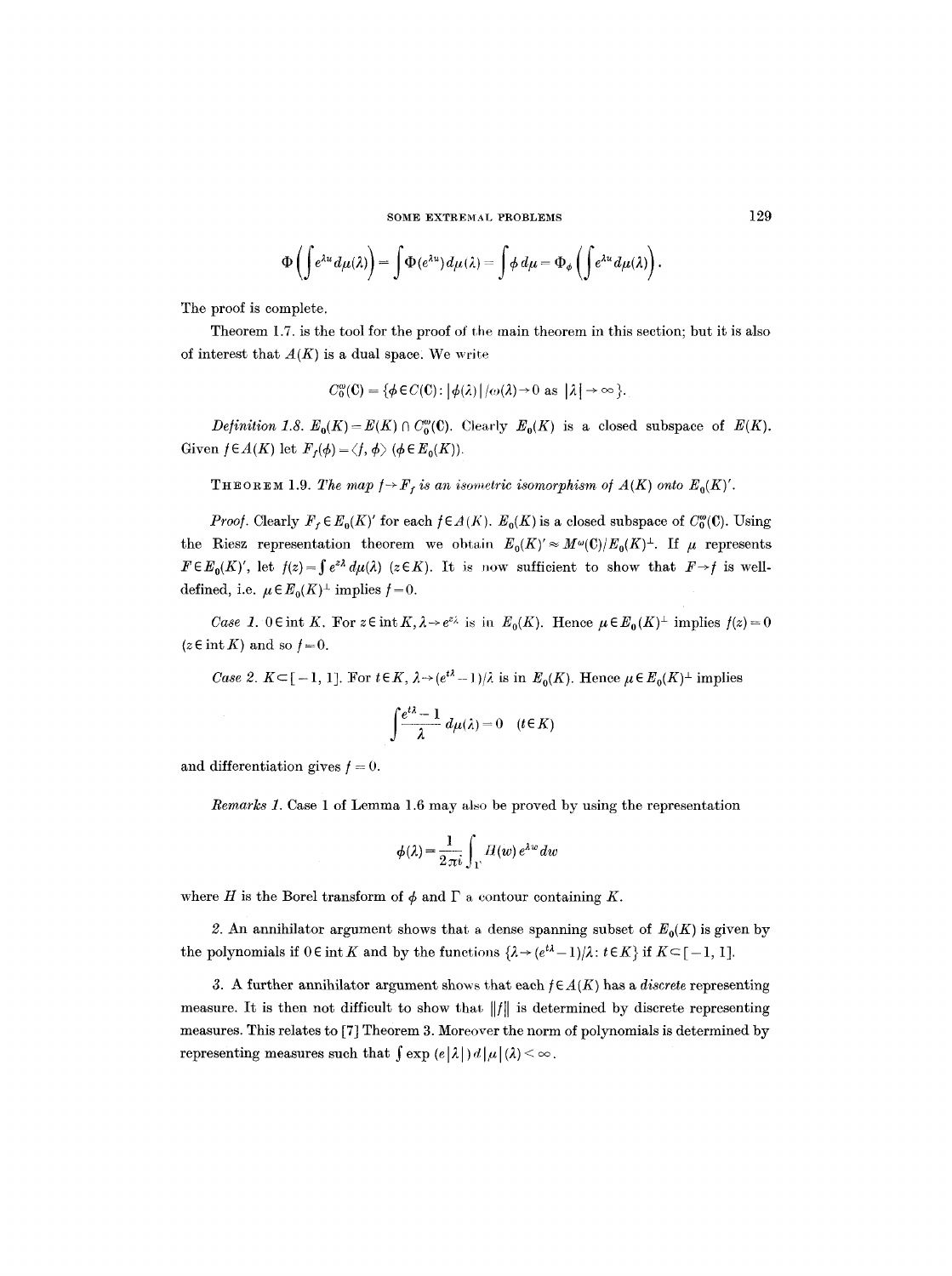4. The action of  $\Phi_{\phi}$  is described more usefully by

$$
\Phi_{\phi}(f) = \sum_{n=0}^{\infty} \frac{1}{n!} \phi^{(n)}(0) f^{(n)}(0) \quad (f \text{ a polynomial}).
$$

Our construction of  $A(K)$  leads to an alternative proof of the result of Bollobás [4]. Let  $(\mathfrak{A}, p)$  be an arbitrary complex unital Banach algebra with  $\alpha \in \mathfrak{A}$  such that  $V(\mathfrak{A}, a) \subset K$ . Then  $\text{Sp}(a) \subset K$ , and so  $G(a) \in \mathfrak{A}$  whenever G is analytic on some neighbourhood of K. This is the notation for the following theorem.

THEOREM 1.10. (Bollobás).

(i)  $\sup \{p(G(a)) : V(\mathfrak{A}, a) \subset K, (\mathfrak{A}, p) \text{ arbitrary} \} = ||G(u)|| = \sup \{ |F_{a}(G(u))| : \phi \in E(K),$  $\|\phi\| = 1$ .

(ii)  $V(\mathfrak{A}, G(a)) \subset V(A(K), G(u)) = \{F_a(G(u)) : \phi \in E(K), \phi(0) = ||\phi|| = 1\}.$ 

*Proof.* Let  $f \in \mathfrak{A}'$ ,  $||f|| = 1$  and let  $\phi(\lambda) = f(e^{\lambda a})$  ( $\lambda \in \mathbb{C}$ ). Then  $\phi \in E(K)$  and  $||\Phi_{\phi}|| \leq 1$ . Let P be a polynomial. Given any contour  $\Gamma$  containing K define  $\mu_P$  by  $d\mu_P(\lambda) = (1/\lambda) P(1/\lambda) d\lambda$ . Then

$$
f(P(a)) = f\left(\int_{\Gamma} e^{\lambda a} d\mu_P(\lambda)\right) = \int_{\Gamma} f(e^{\lambda a}) d\mu_P(\lambda) = \int_{\Gamma} \phi(\lambda) d\mu_P(\lambda) = \Phi_{\phi}(P(u)).
$$

The continuity of the functional calculus gives  $f(G(a)) = \Phi_{\phi}(G(u))$  and so  $p(G(a)) \leq ||G(u)||$ . Theorem 1.7 gives the formula for  $||G(u)||$ . Restrict the above to f with  $f(1)=1$  to get  $V(\mathfrak{A}, G(a)) \subset V(A(K), G(u))$ . For the final formula note that  $\Phi_{\phi}(1) = \phi(0)$ .

COROLLARY 1.11. (Bollobás [3], Browder [8], Crabb [10]). *Let*  $K = \{z : |z| \le 1\}$ .

- (i)  $\sup \{p(a^n): v(a) = 1\} = ||u_n|| = n! (e/n)^n$ .
- (ii) *Given v*(*a*) = 1,  $V(\mathfrak{A}, a^n) \subset V(A(K), u^n) = \{z : |z| \leq c_n\}$ *where*  $c_n = \sup \{ |\phi^{(n)}(0)| : \phi \in E(K), \phi(0) = ||\phi|| = 1 \}.$

*Proof.* Given  $v(a) = 1$  we have  $p(a^n) \leq n! (e/n)^n$ . Let  $\phi(\lambda) = (e\lambda/n)^n (\lambda \in \mathbb{C})$ . Then  $||u^n|| \geq$  $|\phi^{(n)}(0)| = n! (e/n)^n$ , and this gives (i). For  $\phi \in E(K)$  with  $\phi(0) = ||\phi|| = 1, \theta \in \mathbb{R}$ , let  $\psi(\lambda) =$  $\phi(\lambda e^{i\theta})$ . Then  $\psi \in E(K)$ ,  $\psi(0) = ||\psi|| = 1$ , and (ii) now follows.

For the case  $K = \{z : |z| \leq 1\}$  it is not difficult to obtain the following information about the functions in  $A(K)$  in terms of their Taylor expansions. Let

$$
f(z) = \sum_{n=0}^{\infty} a_n z^n, \quad |z| \leq 1, \ \Sigma n^{\frac{1}{2}} |a_n| < \infty.
$$

Then  $f \in A(K)$ . On the other hand there exists  $g \in A(K)$  such that  $g(z) = \sum_{n=0}^{\infty} b_n z^n$  and  $\sum n^{\frac{1}{2}} |b_n|$  diverges.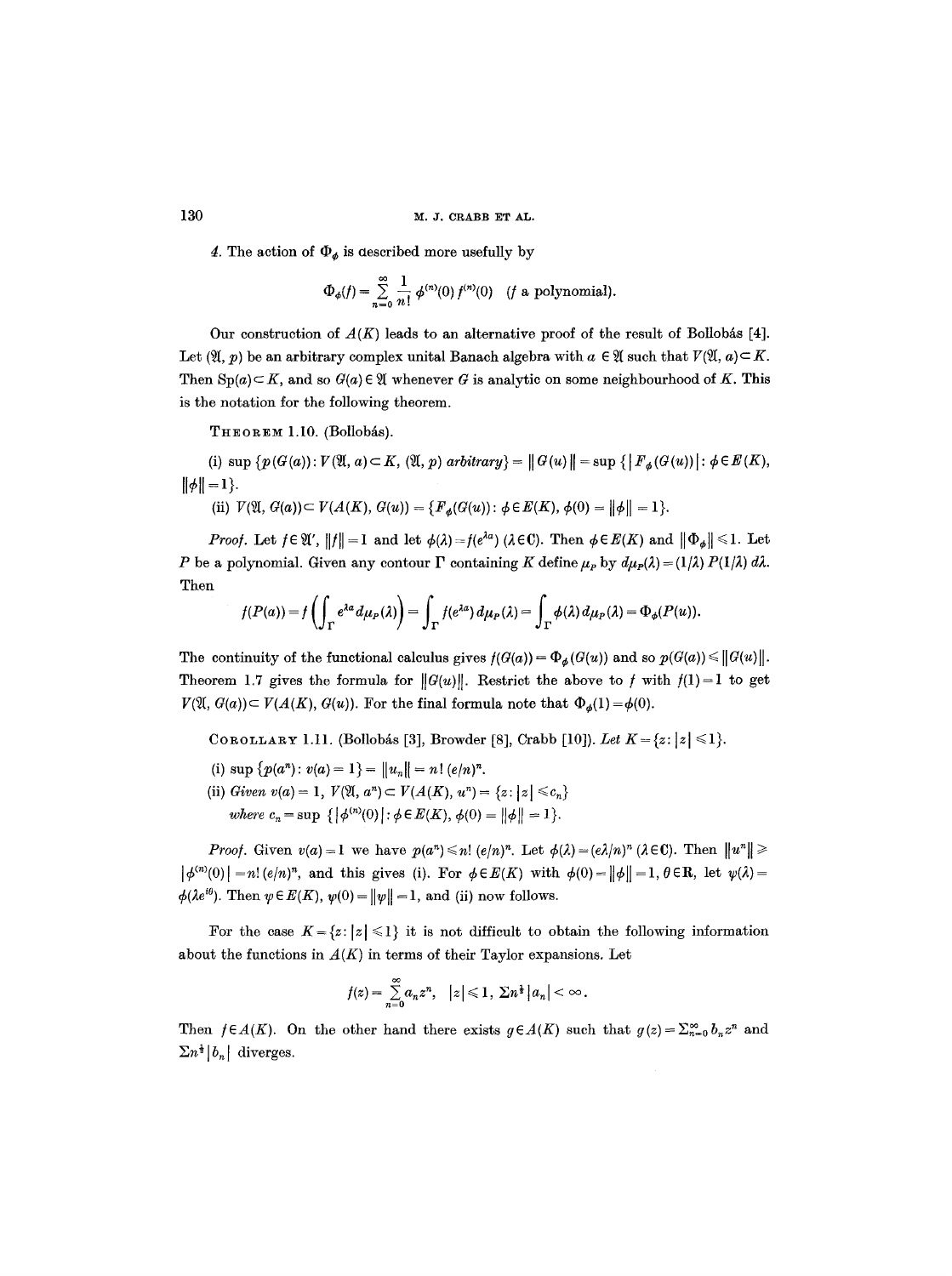Consider now the general case with  $0 \in \text{int } K$ . Given G analytic on a neighbourhood of K we have  $G(u) \in A(K)$ . For any representation  $G(z) = \int e^{z\lambda} d\mu(\lambda)$  we have  $G(a) = \int e^{\lambda a} d\mu(\lambda)$ . To see this let  $0 < t < 1$ ,  $\Gamma = t^{-1} \partial K$ . Then

$$
G(ta) = \frac{1}{2\pi i} \int_{\Gamma} G(tz) (z-a)^{-1} dz = \int_{\Gamma} \frac{1}{2\pi i} \int_{\Gamma} e^{t\lambda z} (z-a)^{-1} dz d\mu(\lambda) = \int e^{t\lambda a} d\mu(\lambda).
$$

Now let  $t\rightarrow 1$ . This technique does not apply when  $K\subseteq [-1, 1]$ ; the Hermitian case requires the finer technique of the next section.

### **2. Some properties of Hermitian elements**

Let  $\mathfrak A$  be a complex unital Banach algebra. Let  $H$  denote the set of Hermitian elements of  $\mathfrak{A}$ , i.e. the set of elements with real numerical range. When H is closed under squaring,  $H+iH$  is a  $B^*$ -algebra with H as the set of self-adjoint elements (see e.g. [6] §6) and then many properties of  $H$  follow from the well developed theory of  $B^*$ -algebras. On the other hand there are many examples when H is not closed under squaring (see e.g. [4], [6], [8]) and then the techniques of  $B^*$ -algebras are not available to give results about Hermitian elements. For example the proof of Sinclair's theorem that

$$
\varrho(h) = ||h|| \quad (h \in H)
$$

seems to depend on Bernstein's theorem on entire functions of exponential type (though under an elementary disguise in [5]). We prove here some results in similar vein.

We give first a method for deriving expressions for polynomials in  $h$  in terms of the linear span of  $\{e^{ith}: t \in \mathbb{R}\}$ . To be precise, if h is Hermitian with  $||h|| = 1$ , and p is a polynomial with  $|p(1)| = |p(-1)|$ , choose  $\alpha \in \mathbb{R}$  such that  $e^{-i\alpha} p(-1) = e^{i\alpha} p(1)$ . If the Fourier series for  $e^{i\alpha t}$   $p(t)$  on  $(-1, 1)$  is  $\sum_{-\infty}^{\infty} c_n e^{in\pi t}$ , then

$$
p(h) = \sum_{-\infty}^{\infty} c_n \exp ((n\pi - \alpha) ih).
$$

The results show that for a large class of polynomials  $p(h)$ , the spectral radius of  $p(h)$  already coincides with the norm of  $p(h)$  in the extremal Banach algebra  $A[-1, 1]$ . For these polynomials we obtain an explicit representation in  $A[-1, 1]$  (by discrete measures) in which the norm is attained. Such a representation is a special case of the concept of minimal extrapolation as introduced by Beurling [1].

We give first the proof for a linear polynomial; the argument may be extended to deal with an arbitrary polynomial  $p$  as above. The method is similar to Sinclair's proof  $[13]$ that  $||h + \alpha|| = \rho(h + \alpha)$ . We write **Z** for the set of all integers.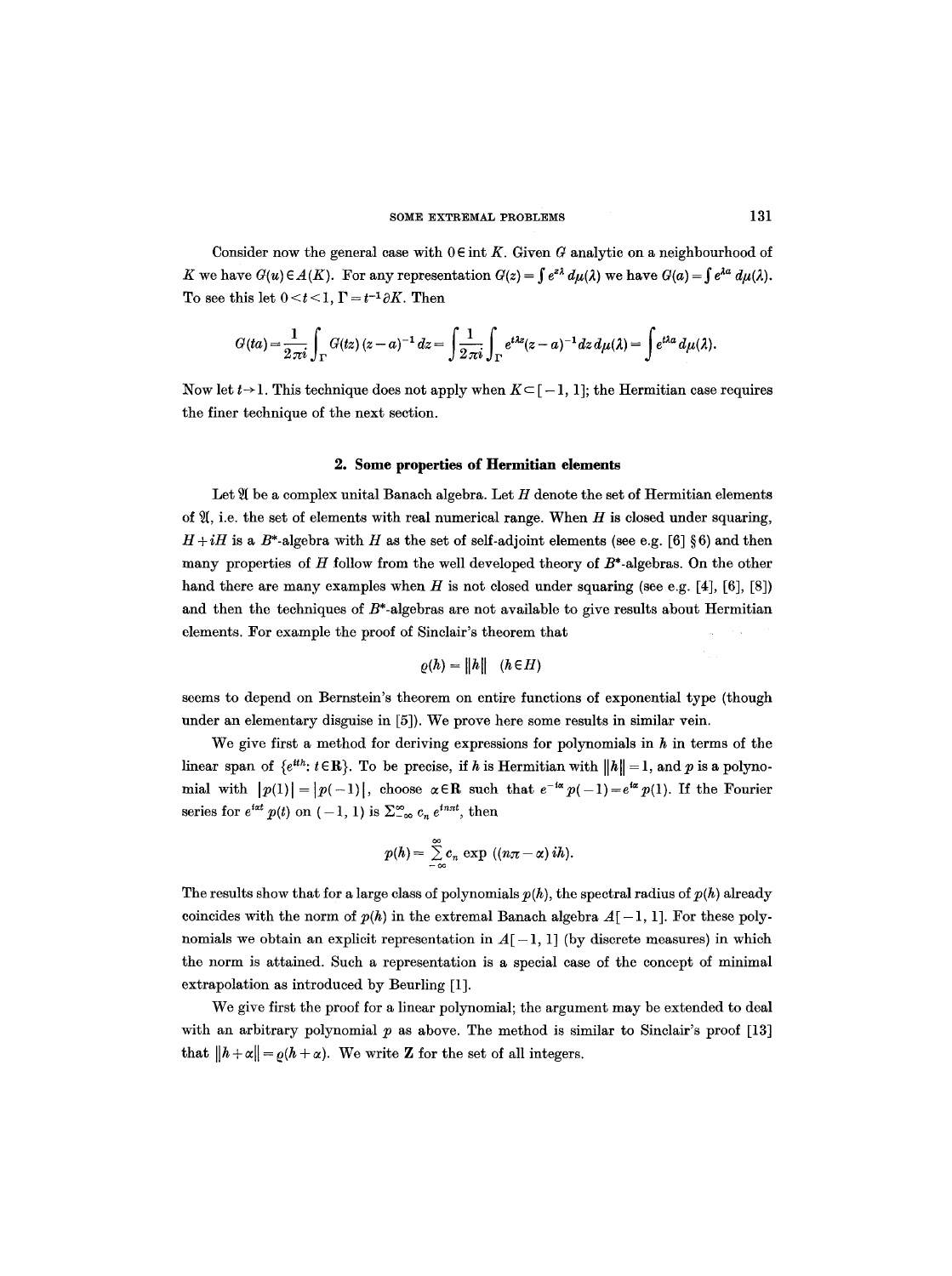# 132 M.J. CRABB ET AL.

**THEOREM** 2.1. Let  $h \in H$  with  $||h|| \leq 1$ , and let  $\alpha \in \mathbb{R} \setminus \pi \mathbb{Z}$ . Then

$$
\cos \alpha + ih \sin \alpha = \sin^2 \alpha \sum_{n \in \mathbf{Z}} \frac{(-1)^n}{(n\pi + \alpha)^2} \exp ((n\pi + \alpha) ih).
$$
 (1)

*Proof.* Suppose first that  $||h|| < 1$ . Let  $g \in \mathcal{H}'$  with  $||g|| = 1$ , and let

$$
f(z) = g(\exp(izh)) \quad (z \in \mathbb{C}).
$$

Then f is entire with  $|f(z)| \leq e^{|z|} (z \in \mathbb{C})$ ,  $|f(x)| \leq 1$  ( $x \in \mathbb{R}$ ). Note that

$$
g(\cos \alpha + ih \sin \alpha) = f(0) \cos \alpha + f'(0) \sin \alpha.
$$

We now apply the theory of Boas  $[2] \S 11.2$  with

$$
L[f(z)] = f(z) \cos \alpha + f'(z) \sin \alpha
$$

$$
\lambda(t) = \cos \alpha + it \sin \alpha.
$$

Recall that the function  $\exp(-i\alpha t)\lambda(t)$  has the absolutely convergent Fourier series on  $(-1, 1)$  given by

$$
\sin^2 \alpha \sum_{n \in \mathbf{Z}} \frac{(-1)^n}{(n\pi + \alpha)^2} \exp (in\pi t) = \sum_{n \in \mathbf{Z}} c_n \exp (in\pi t).
$$

Thus, when  $f$  is of the form

$$
f(z) = \int_{-1}^{1} \exp\left(izt\right) d\mu(t) \tag{2}
$$

where  $\mu$  is of bounded variation, Theorem 11.2.6 of [2] gives

$$
f(x)\cos\alpha + f'(x)\sin\alpha = \sum_{n\in\mathbb{Z}} c_n f(x + \alpha + n\pi) \quad (x \in \mathbb{R}). \tag{3}
$$

For arbitrary  $f$  consider first  $f_\delta$  defined by

$$
f_{\delta}(z) = \frac{\sin \delta z}{\delta z} f(z) \quad (z \in \mathbb{C})
$$

for  $0 < \delta < 1 - ||h||$ . Then  $f_{\delta}$  has an integral representation as in (2) so that (3) holds with  $\tilde{f}$ replaced by  $f_{\delta}$ . Since

$$
\sum_{n\in\mathbf{Z}}|c_n|<\infty\ \text{ and }\left|\frac{\sin\delta x}{\delta x}\right|\leqslant 1\quad(x\in\mathbf{R}),
$$

we may then let  $\delta \to 0$  to obtain (3) for arbitrary f. Put  $x = 0$  to give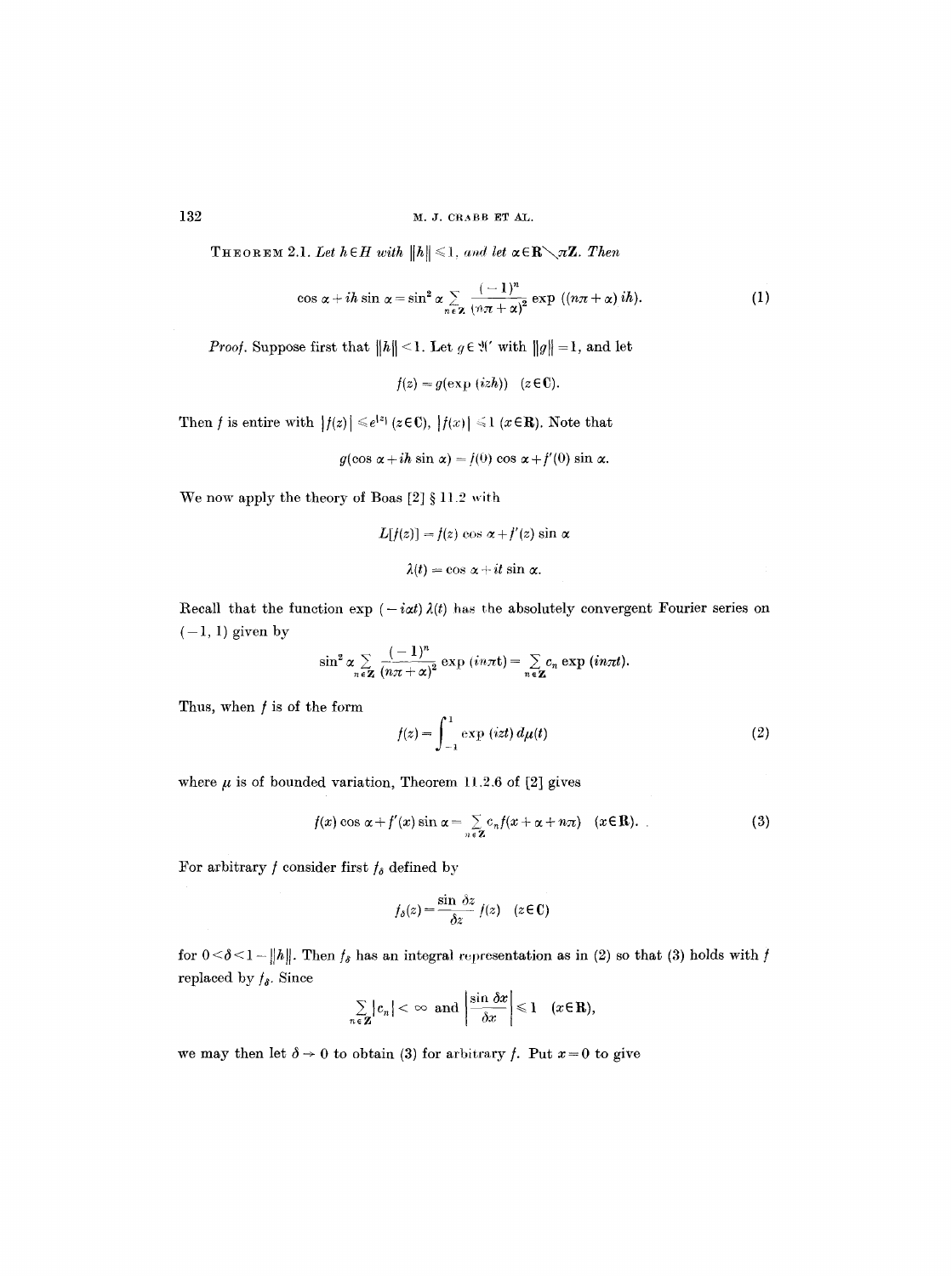$$
g(\cos\alpha+ih\sin\alpha)=\sum_{n\in\mathbf{Z}}c_n\,g(\exp((n\pi+\alpha)\,ih)).
$$

Since  $g \in \mathfrak{A}'$  is arbitrary (of norm 1) we deduce that

$$
\cos \alpha + ih \sin \alpha = \sin^2 \alpha \sum_{n \in \mathbf{Z}} \frac{(-1)^n}{(n\pi + \alpha)^2} \exp ((n\pi + \alpha) ih)).
$$

Since the above series converges absolutely, the case  $||h|| = 1$  follows by a routine continuity argument.

The case  $\alpha = \frac{1}{2}\pi$  in (1) gives the explicit representation of h in the closed convex hull of  $\exp(iH)$  which was also obtained by F. F. Bonsall.

In a similar way we can derive the following theorem.

THEOREM 2.2. Let  $h \in H$  with  $||h|| \leq 1$ , and let  $\alpha \in \mathbb{R} \setminus \pi \mathbb{Z}$ .

- $-8$   $\approx$   $(-1)^n$ (a)  $n = \frac{2}{\pi^2} \sum_{n=0}^{\infty} (2n+1)^2 \sin((n+\frac{1}{2})\pi n).$
- (b)  $h^2 = \frac{1}{2} + \frac{4}{2} \sum_{n=1}^{\infty} \frac{(-1)^n}{n!} \cos n\pi h$ .

(c) 
$$
\cos \alpha + i\hbar^3 \sin \alpha = \sum_{n \in \mathbb{Z}} \frac{3(-1)^n \sin \alpha}{(n\pi + \alpha)^4} \left\{ (n\pi + \alpha)^2 \sin \alpha + 2(n\pi + \alpha) \cos \alpha - 2 \sin \alpha \right\}
$$

 $\times$  exp  $((n\pi + \alpha)$  *ih*).

COROLLARY 2.3. Let  $h \in H$  with  $||h|| = 1$ .

- (i) (Sinclair [13])  $\|\cos \alpha + i\hbar \sin \alpha\| = 1$  ( $\alpha \in \mathbb{R}$ ).
- (ii)  $\|\cos \alpha + i h^3 \sin \alpha\| = 1$  ( $\alpha \in \mathbb{R}$ ,  $|\alpha \frac{1}{2}\pi| < \pi/9$ ).
- (iii)  $||h^2-t|| = 1-t = \varrho(h^2-t)$   $(0 \le t \le \frac{1}{3})$ .

*Proof.* (i) Put  $h = 1$  in (a) and we see that the sum of the moduli of the coefficients is one. Hence  $\|\cos \alpha + i\hbar \sin \alpha\| \leq 1$ . Also, since  $\rho(h) = \|h\| = 1$ , we have

$$
\|\cos \alpha + ih \sin \alpha\| \geq \varrho(\cos \alpha + ih \sin \alpha) = 1.
$$

(ii) For  $|\alpha-\frac{1}{2}\pi| < \pi/9$ ,  $n \in \mathbb{Z}$ , we have

$$
(n\pi + \alpha)^2 \sin \alpha + 2(n\pi + \alpha) \cos \alpha - 2 \sin \alpha \ge 0.
$$

Now argue as in (i), using (e) above.

(iii) For  $0 \leq t \leq \frac{1}{3}$ , we deduce from (b) above that

$$
||h^2-t|| \leq \frac{1}{3}-t+\frac{4}{\pi^2}\sum_{n=1}^{\infty}\frac{1}{n^2}=1-t=\varrho(h^2-t).
$$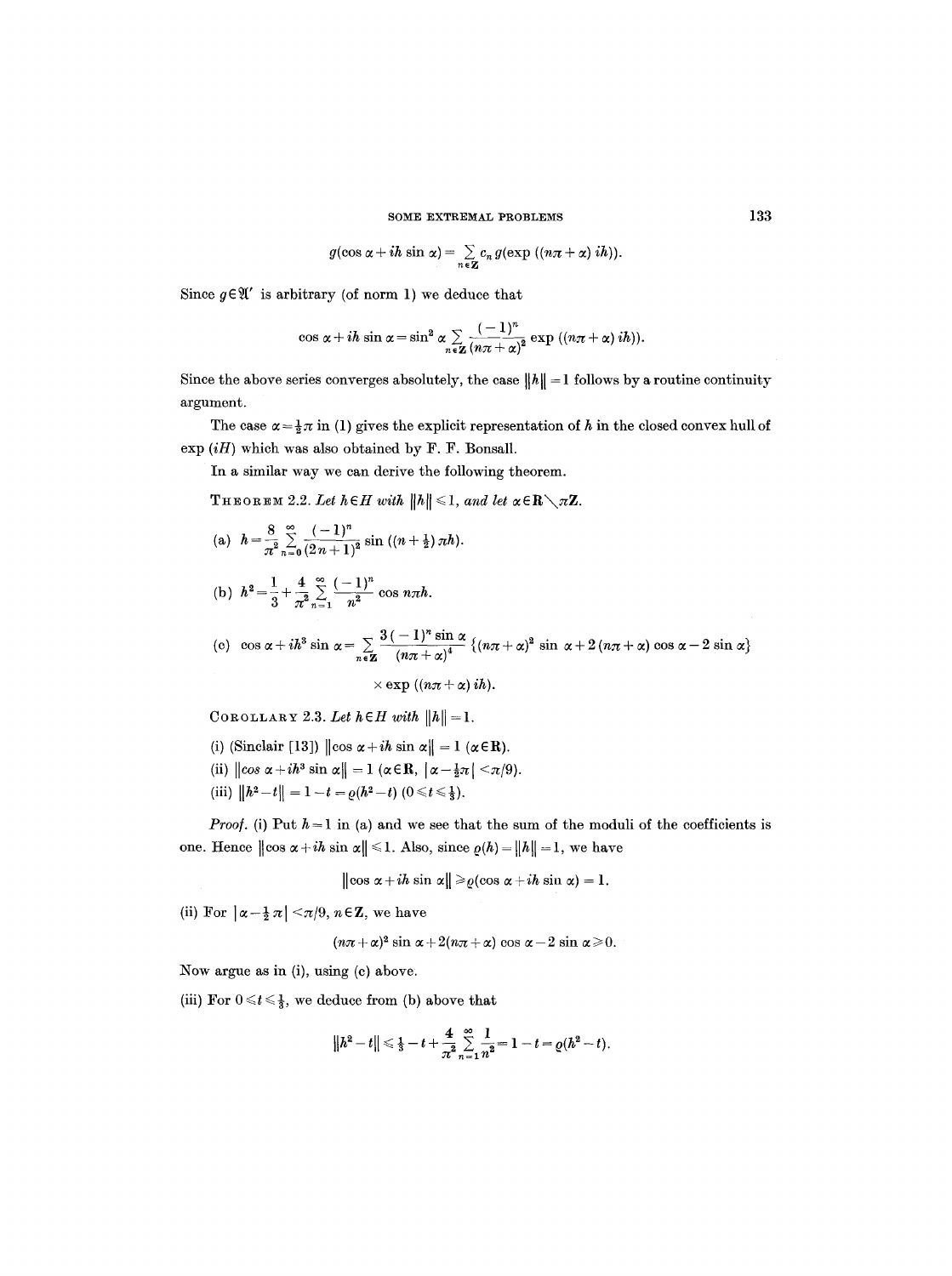THEOREM 2.4. Let  $h \in H$  with  $||h|| = 1$ , let  $\alpha \in \mathbb{R} \setminus \pi \mathbb{Z}$ , and let  $f \in \mathcal{X}'$  with  $f(\cos \alpha + ih \sin \alpha) =$  $1 = ||f||$ , Then there exists  $c \in [-1, 1]$  *such that* 

$$
f(h^n) = \begin{cases} -i \sin \alpha + c \cos \alpha & \text{if } n = 1, 3, 5, ... \\ \cos \alpha - i c \sin \alpha & \text{if } n = 0, 2, 4, ... \end{cases}
$$

*Proof.* Using the representation for  $\cos \alpha + i\hbar \sin \alpha$  from Theorem 2.1, we deduce that  $f(\exp((n\pi + \alpha) i h)) = (-1)^n (n \in \mathbb{Z})$ . Let

$$
F(z) = f(\exp((\pi z + \alpha) \, ih)) - \cos \pi z \quad (z \in \mathbb{C}).
$$

Then  $F(z)=0$  ( $z \in \mathbb{Z}$ ), and  $|F(z)| \leq M e^{\lim nz}$  for some constant M. Hence by Liouville,  $F(z) = a \sin \pi z$  ( $z \in \mathbb{C}$ ) for some constant a. Then

 $f(\exp((\pi z + \alpha) i h)) = \cos \pi z + a \sin \pi z$ 

and since  $|f(\exp((\pi z + \alpha) i h))| \leq 1$  ( $z \in \mathbb{R}$ ), we must have  $a = i c$  where  $c \in [-1, 1]$ . Therefore

 $f(\exp{(zih)}) = \cos{(z-\alpha)} + i c \sin{(z-\alpha)}.$ 

The proof is completed by comparing coefficients of  $z<sup>n</sup>$  in this last equation.

COROLLARY 2.5. Let  $h \in H$ ,  $f \in \mathfrak{A}'$  with

$$
f(1) = 1 = ||f|| = ||h||, \quad f(h) = \pm 1.
$$

*Then f is multiplicative on the algebra generated by 1 and h.* 

The above theorem was also obtained by B. Bollobás; the corollary by A. M. Sinclair (private communication).

**THEOREM** 2.6. Let  $h \in H$  with  $||h|| = 1$ . Then

(i)  $V(h^2) \subset \{z: \text{Re } z \geq 0, \ |z - \frac{1}{3}| \leq \frac{2}{3}\},\$ (ii) sup { $|t|: t \in \mathbb{R}$ ,  $it \in V(h^2)$ }  $\leq \left\{ \frac{4}{3\pi^2} - \frac{1}{45} \right\}^{\frac{1}{8}} < .336$ .

*Proof,* Let  $f \in \mathfrak{A}'$ ,  $f(1) = 1 = ||f||$ . Then

$$
\text{Re } f(\cos th) \leq 1 \quad (t \in \mathbf{R})
$$
\nand so

\n
$$
1 - \frac{1}{2}t^2 \text{ Re } f(h^2) + \phi(t) \leq 1 \quad (t \in \mathbf{R})
$$

where  $\phi(t) = O(t^4)$  as  $t \rightarrow 0$ . Therefore Re  $f(h^2) \ge 0$ . By Corollary 2.3 (iii) we have  $||h^2 - \frac{1}{3}|| = \frac{2}{3}$ and so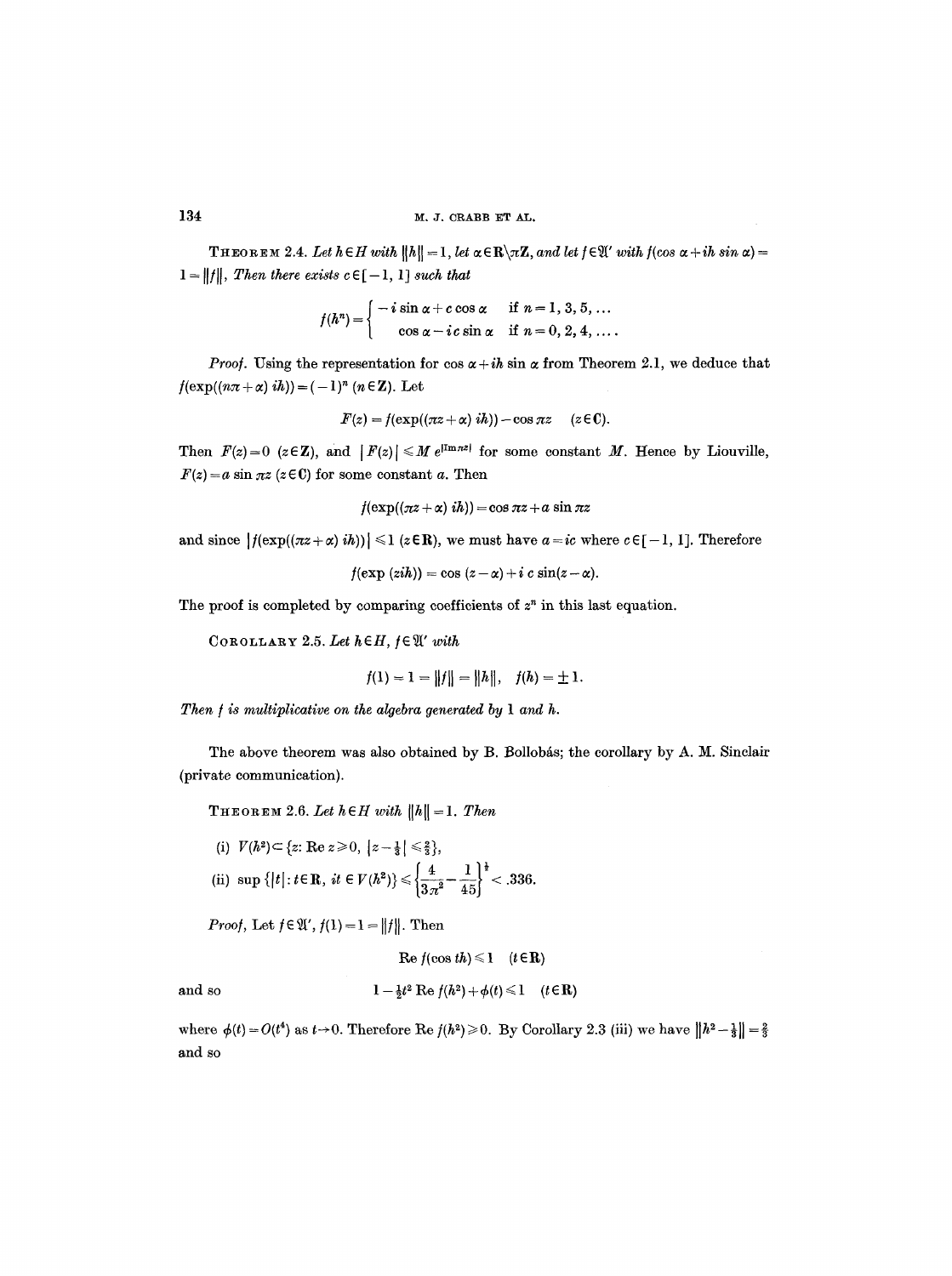$$
\left|f(h^2)-\tfrac{1}{3}\right| = \left|f(h^2-\tfrac{1}{3})\right| \leqslant \tfrac{2}{3}.
$$

This proves part (i).

for small *t,* we deduce that

Suppose now that  $f(h^2) \in i\mathbb{R}$ . By considering the inequality

$$
|f(\cos th)| \leq 1 \quad (t \in \mathbf{R})
$$
  

$$
|f(h^2)|^2 \leq -\frac{1}{3} \operatorname{Re} f(h^4).
$$

The method of Theorem 2.2 may be used to establish that

$$
\left\| h^4 - 2 \left( 1 - \frac{6}{\pi^2} \right) h^2 \right\| \leq \frac{4}{\pi^2} - \frac{1}{15}.
$$

Since Re  $f(h^2) = 0$ , we now have

$$
-\operatorname{Re} f(h^4) \leq \frac{4}{\pi^2} - \frac{1}{15}.
$$

 $Therefore$ 

$$
|f(h^2)|^2 \leqslant \frac{4}{3\pi^2} - \frac{1}{45}
$$

and the proof is complete.

Given  $h \in H$  with  $||h|| = 1$ , Theorem 1.10 shows that the maximal case of  $V(h^2)$  is given by

$$
V = \{\phi''(0): \phi \text{ entire, } \phi(0) = 1, \ |\phi(z)| \leq e^{|\text{Re } z|} \ (z \in \mathbb{C})\}.
$$

Bollobás [4] shows that  $V \supset \{z : |z-\frac{1}{2}| \leq \frac{1}{2}\}$ . We also have  $V \supset \{it : t \in [-\frac{1}{8}, \frac{1}{8}]\}$ . To see this let  $\phi$  be defined by

$$
\phi(z) = 1 \pm \frac{1}{2} i (\cosh \frac{1}{2}z - 1) - \frac{1}{4} (\cosh \frac{1}{2}z - 1)^2.
$$

Use the Phragmen-Lindelöf principle to get  $|\phi(z)| \leq e^{i\text{Re } z}$ , and note that  $\phi''(0) = \pm i/8$ .

The above results give an approximate description of  $V(h^2)$  in the extremal algebra  $A([-1, 1])$ . Note also that in the extremal algebra  $A([-1, 1])$  we have

$$
\|e^{ish^s}\| \geq \frac{2}{M} s^{\frac{1}{2}} \quad (s > 0), \qquad \text{where } M = \sup_{a, b \in \mathbb{R}} \left| \int_b^a e^{-ix^s} dx \right|.
$$
  
To see this let 
$$
\phi(z) = \int_{-1}^1 e^{zt} e^{-ist^s} dt \quad (z \in \mathbb{C}).
$$

Then  $\phi \in E([-1,1])$  and  $\Phi_{\phi}(e^{ish^2}) = 2$ . By Phragmen-Lindelöf

$$
\|\phi\| = \sup_{x \in \mathbf{R}} \left| \int_{-1}^{1} e^{ixt} e^{-ist^2} dt \right| = \sup_{x \in \mathbf{R}} s^{-\frac{1}{2}} \left| \int_{\frac{1}{(1-x/2s)s^{\frac{1}{2}}}}^{\frac{1}{(1-x/2s)s^{\frac{1}{2}}}} e^{-it^2} dx \right| \leq M s^{-\frac{1}{2}}
$$

and so  $||e^{ish^2}|| \geq 2s^{\frac{1}{2}}/M$ . In particular the extremal norm on  $A([-1, 1])$  is not equivalent to the supremum norm since  $||e^{ish^2}||_{\infty}=1$ .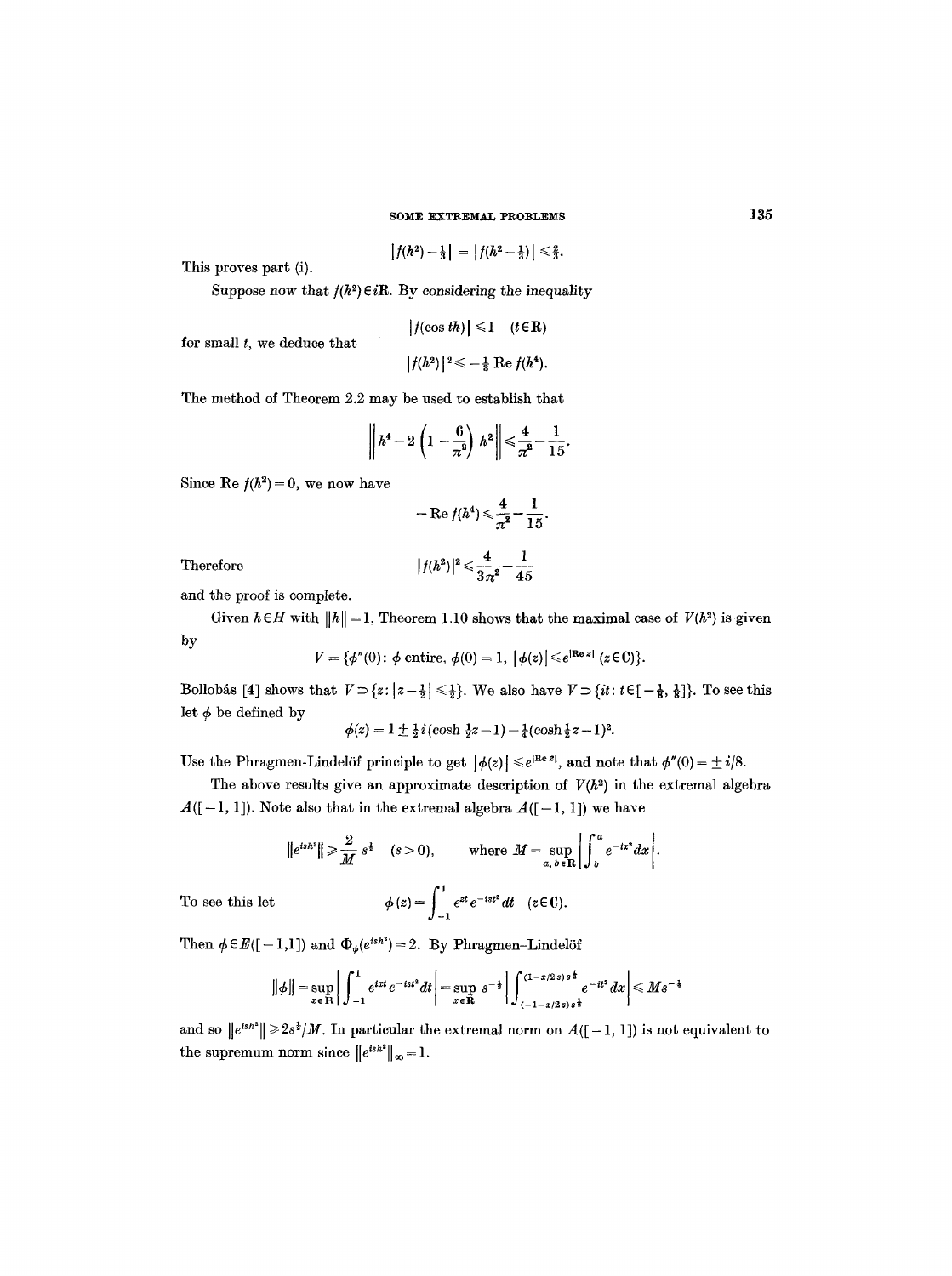Now consider the extremal problem for  $V(h^2)$  subject to the restriction  $V(h) = [0, 1]$ . It is easy to see that the maximal set for  $V(h^2)$  again has non-empty interior, and also  $||e^{ish^2}|| \geq$  $s^2/M$  in  $A([0, 1])$ . However we have the following result which contrasts with the situation for arbitrary Hermitian elements.

T~OREM 2.7. *Let k be a positive Hermitian element. Then* 

$$
V(k^2) \cap i\mathbf{R} \subset \{0\}.
$$

*Proof.* We may suppose  $V(k) \subset [0, 2]$ . Let  $h = k - 1$  and then  $V(h) \subset [-1, 1]$ . Let  $f(1) =$  $1 = ||f||$  and suppose  $f(k^2) = ia$  with  $a \in \mathbb{R}$ . Then

$$
ia = 1 + 2 f(h) + f(h^2).
$$

Note that  $b = -1-2f(h) \in \mathbb{R}$  and  $f(h^2) = b+ia$ . We have  $|f(\exp ith)| \leq 1$  ( $t \in \mathbb{R}$ ) and so

$$
\left|1+itf(h)-(b+ia)\,\frac{t^2}{2}+O(t^3)\right|\leqslant 1.
$$

Consideration of the above for small  $t$  gives

$$
f(h)^2 \leqslant b = -1 - 2 f(h)
$$

and so  $f(h) = -1$ . By Theorem 2.4 we now have  $f(h^2) = 1$  and so  $f(k^2) = 0$ .

# **3. The Banach algebra**  $A(\Xi)$

In this section we generalize the results of  $\S1$  by considering extremal problems in which several elements are involved. In this case we impose a condition on the joint numerical range of several elements. Let  $\mathfrak A$  be a complex unital Banach algebra and let  $a_1, \ldots, a_n \in \mathfrak A$ . Recall that the joint numerical range of  $a_1, \ldots, a_n$ ,  $V(\mathfrak{A}; a_1, \ldots, a_n)$  is defined by

$$
V(\mathfrak{A}; a_1, \ldots, a_n) = \{ (f(a_1), \ldots, f(a_n)) : f \in D(\mathfrak{A}, 1) \}
$$

so that  $V(\mathfrak{A}; a_1, \ldots, a_n)$  is a compact convex subset of  $\mathbb{C}^n$ . (For  $x \in \mathfrak{A}$ ,  $D(\mathfrak{A}, x) = \{f \in \mathfrak{A}' :$  $f(x) = 1 = ||f||$ .) For brevity we write  $\mathbf{a} = (a_1, \ldots, a_n)$  and

$$
V(\mathfrak{A};\,\mathbf{a})=\{f(\mathbf{a});\,f\in D(\mathfrak{A},\,1)\}.
$$

Given  $\lambda = (\lambda_1, \ldots, \lambda_n)$ ,  $\mathbf{z} = (z_1, \ldots, z_n) \in \mathbb{C}^n$  we write

$$
\lambda \cdot \mathbf{a} = \lambda_1 a_1 + \ldots + \lambda_n a_n
$$

$$
\lambda \cdot \mathbf{z} = \lambda_1 z_1 + \ldots + \lambda_n z_n.
$$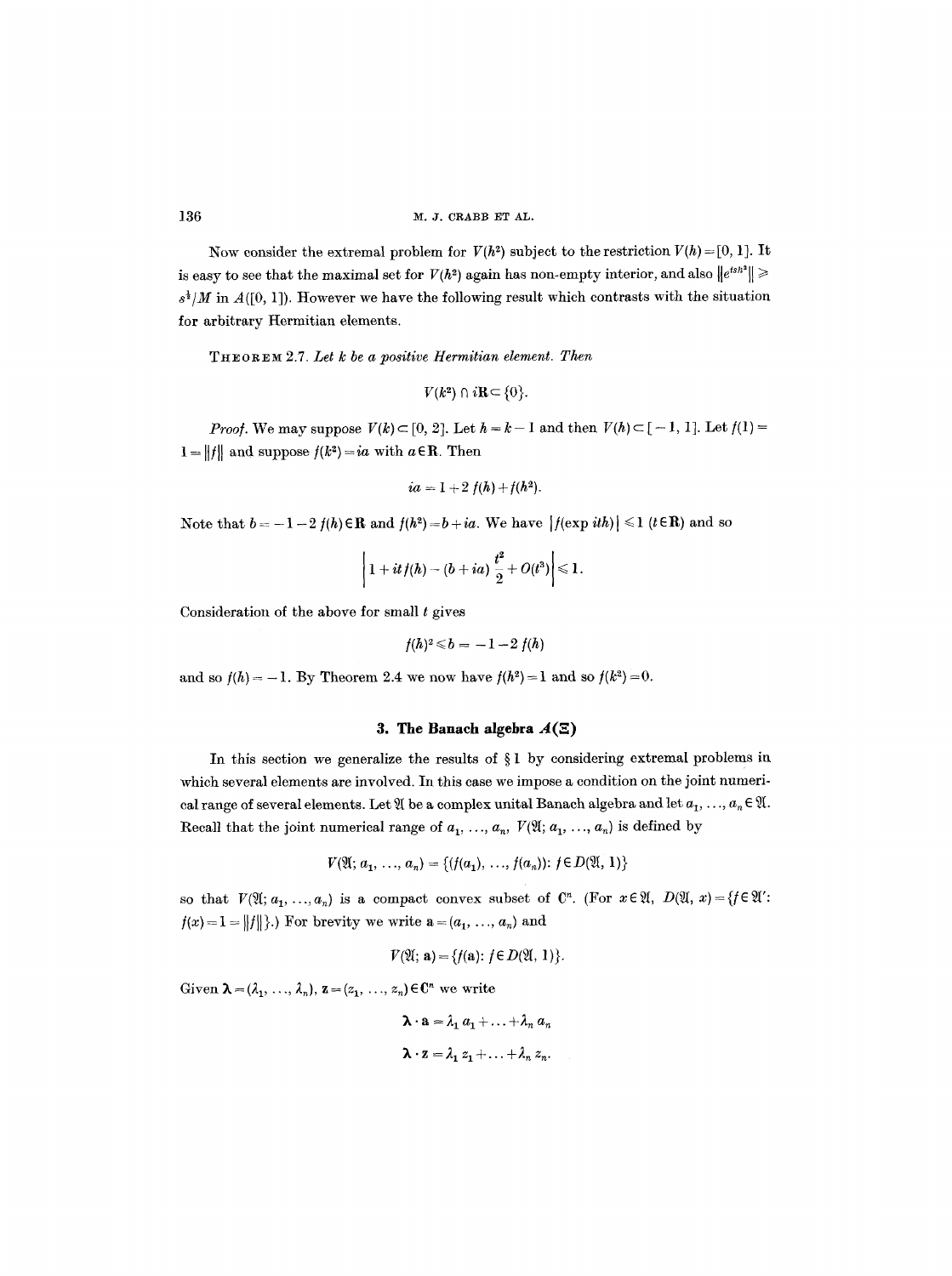Let  $\Xi$  be a compact convex subset of  $\mathbb{C}^n$  and let  $\|\cdot\|_{\infty}$  denote the supremum norm for bounded functions on  $\Xi.$  Let

$$
u_r(\mathbf{z})=z_r \quad (\mathbf{z}=(z_1,\ldots,z_n))
$$

and let 
$$
\omega(\lambda) = \|\exp(\lambda \cdot \mathbf{u})\|_{\infty} \quad (\lambda \in \mathbb{C}^n).
$$

The method of  $\S 1$  generalizes to give

$$
V(\mathfrak{A};\,\mathbf{a})\subset \Xi \Leftrightarrow \big\|\exp\left(\boldsymbol{\lambda}\cdot\mathbf{a}\right)\big\|\leqslant \omega(\boldsymbol{\lambda})\quad (\boldsymbol{\lambda}\in\mathbb{C}^n).
$$

Let  $A(\Xi)$  be the set of all  $f: \Xi \to \mathbb{C}$  such that

$$
f(\mathbf{z}) = \int \exp(\boldsymbol{\lambda} \cdot \mathbf{z}) \, d\mu(\boldsymbol{\lambda}) \quad \text{where} \int \omega \, d|\mu| < \infty
$$

and let  $||f||$  be the infimum of  $\int \omega d|\mu|$  over all such representations.

Let  $E(E)$  be the set of entire functions  $\phi$  in *n*-variables such that  $\|\phi\| = \sup \{|\phi(\lambda)|/\omega(\lambda)\}$ :  $\lambda \in \mathbb{C}^n$  <  $\infty$ . Then, as in § 1,  $A(\Xi)$  is a complex unital commutative Banach algebra, the polynomials are dense in  $A($ E $)$  and the maximal ideal space may be identified with the joint spectrum of  $u_1, ..., u_n$ , i.e.  $\Xi$ . Moreover,  $E(\Xi)$  is the dual of  $A(\Xi)$  under the natural pairing. We state informally the generalization of Theorem 1.10.

THEOREM 3.1.  $A(E)$  *is the extremal Banach algebra subject to* 

 $V(\mathfrak{A}, \mathbf{a}) \subseteq \Xi, a_i a_k = a_k a_j (j, k = 1, ..., n).$ 

*Remark.* The mutual commuting of the elements is required to give

$$
\exp(\lambda \cdot a) \exp(\mu \cdot a) = \exp(\lambda + \mu) \cdot a).
$$

The simplest case occurs when  $\Xi$  is a direct product, say  $\Xi = K_1 \times K_2 \times \ldots \times K_n$  where each  $K_j$  is compact convex in C. In this case it is easy to show that

$$
\omega(\lambda) = \omega_1(\lambda_1) \omega_2(\lambda_2) \ldots \omega_n(\lambda_n)
$$

where  $\omega_j$  is determined by  $K_j$  as in § 1. Given  $f \in A(\Xi)$  of the form

$$
f(\mathbf{z}) = f_1(z_1) f_2(z_2) \ldots f_n(z_n)
$$

where  $f_r \in (A(K_r), \| \cdot \|_r)$ ,  $r = 1, ..., n$ , it is straightforward to verify that

$$
||f|| = ||f_1||_1||f_2||_2 \ldots ||f_n||_n.
$$

Moreover the linear span of such functions is dense in  $A(E)$ . In other words this case gives a rather trivial generalization of the one variable case; in fact  $A(\Xi)$  is the projective tensor product of the  $A(K_r)$ .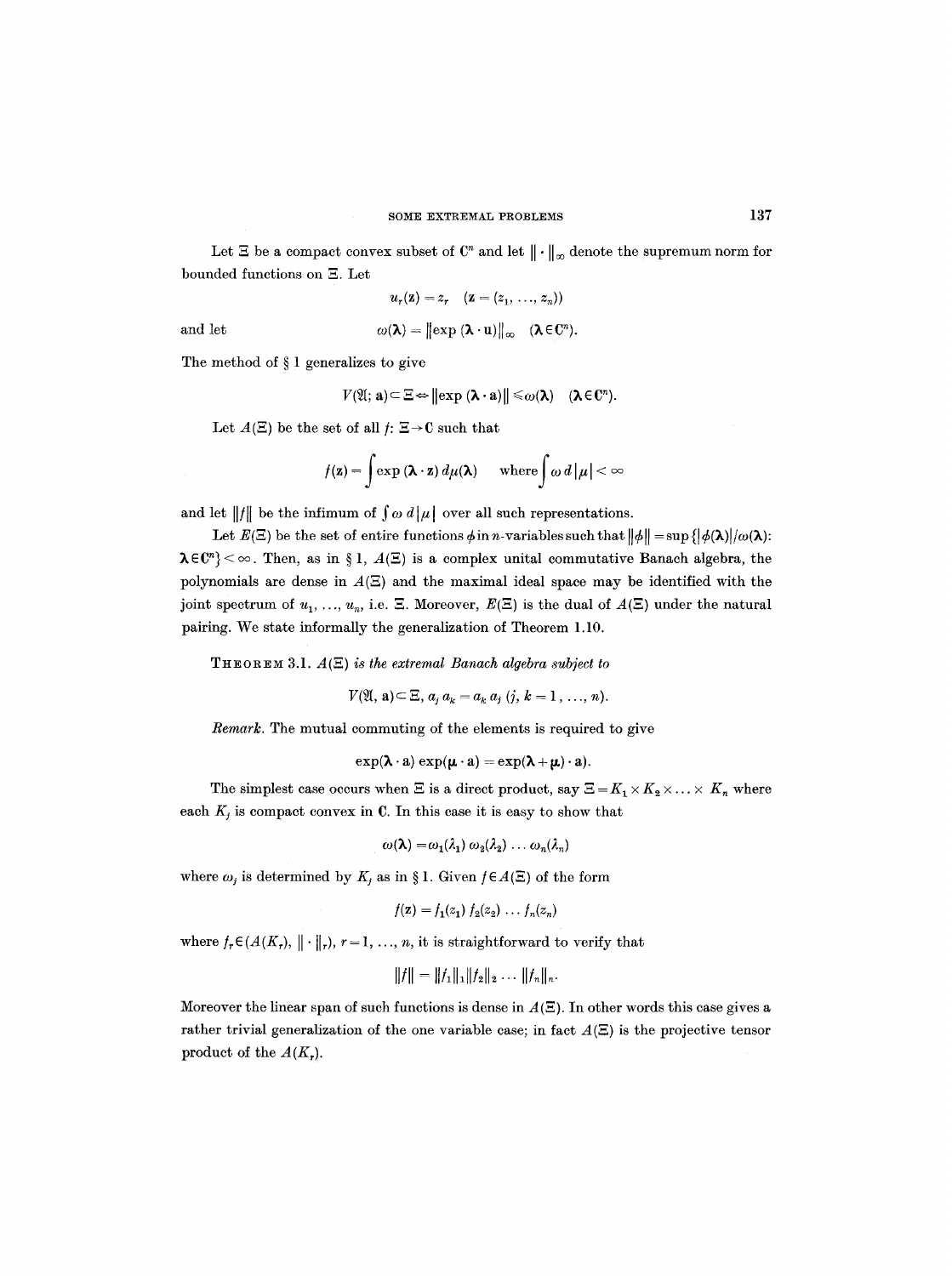For a non-trivial application of Theorem 3.1, recall that  $x \in \mathfrak{A}$  is *normal* if  $x = h + ik$  where h, k are Hermitian and  $hk=kh$ . For such elements it is known that  $V(x)=\infty$  Sp(x) and  $||x|| \le 2\rho(x)$  (see [6] Theorem 5.14). When all the powers of h and k are Hermitian it follows from the Vidav-Palmer theorem (see e.g. [6] Theorem 5.9) that  $\rho(x) = ||x||$ . For general Banach algebras, Crabb [11] gave an example of a normal element x with  $\rho(x) = 1$ ,  $||x|| = \sqrt{2}$ . We show below that

$$
\max \{||x||: x \text{ normal}, \varrho(x) = 1\} = 2.
$$

More generally, we consider the evaluation of

$$
k_n = \max \{ ||x^n|| : x \text{ normal}, \varrho(x) = 1 \}.
$$
 (1)

It is easy to see that the problem corresponds to an application of Theorem 3.1 in the case

$$
\Xi = \{(s,t)\colon s,t\in\mathbf{R}, s^2+t^2\leq 1\}.
$$

We then have

$$
\omega(\lambda_1, \lambda_2) = \sup \left\{ \exp \left( s \operatorname{Re} \lambda_1 + t \operatorname{Re} \lambda_2 \right) : s, t \in \mathbb{R}, s^2 + t^2 \leq 1 \right\} = \exp \left( \left\{ \operatorname{Re} \lambda_1 \right)^2 + \left( \operatorname{Re} \lambda_2 \right)^2 \right\}^{\frac{1}{2}}.
$$

For the rest of this section,  $\omega$  will have the above definition. We wish to evaluate

$$
\sup\left\{\left\|n!\left(\frac{\partial}{\partial\lambda_1}+i\,\frac{\partial}{\partial\lambda_2}\right)^n\phi(0,0)\right|:\,\phi\in E(\Xi),\,\|\phi\|=1\right\}.
$$

LEMMA 3.2. Let  $\phi$  be an entire function of 2 variables such that

- (i)  $|\phi(\lambda, \mu)| \leq \exp(|\lambda| + |\mu|) (\lambda, \mu \in \mathbb{C}),$
- (ii)  $\left[\phi(\lambda,\mu)\right] \leq 1$  ( $\lambda, \mu \in i\mathbb{R}$ ),
- (iii)  $|\phi(\lambda \cos \theta \mu \sin \theta, \lambda \sin \theta + \mu \cos \theta)| = |\phi(\lambda, \mu)|~ (\lambda, \mu \in \mathbb{C}, \theta \in \mathbb{R}).$

*Then*  $|\phi(\lambda,\mu)| \leq \omega(\lambda,\mu)$  ( $\lambda, \mu \in \mathbb{C}$ ).

*Proof.* Given  $\mu \in i\mathbb{R}$  we have

$$
|\phi(\lambda,\mu)| \leq e^{|\mu|} e^{|\lambda|} \quad (\lambda \in \mathbb{C}), \quad |\phi(\lambda,\mu)| \leq 1 \quad (\lambda \in i\mathbb{R})
$$

and so the Phragmen-Lindelöf principle gives

$$
|\phi(\lambda,\mu)| \leq \exp\left(\left[\mathop{\rm Re}\nolimits\lambda\right]\right) \quad (\lambda \in \mathbb{C}).
$$

Given arbitrary  $\lambda, \mu \in \mathbb{C}$ , choose  $\theta \in \mathbb{R}$  such that  $\lambda \sin \theta + \mu \cos \theta \in i\mathbb{R}$ . Then

 $|\phi(\lambda,\mu)| = |\phi(\lambda \cos \theta - \mu \sin \theta, \lambda \sin \theta + \mu \cos \theta)| \le \exp (|\text{Re}(\lambda \cos \theta - \mu \sin \theta)|) \le \omega(\lambda,\mu).$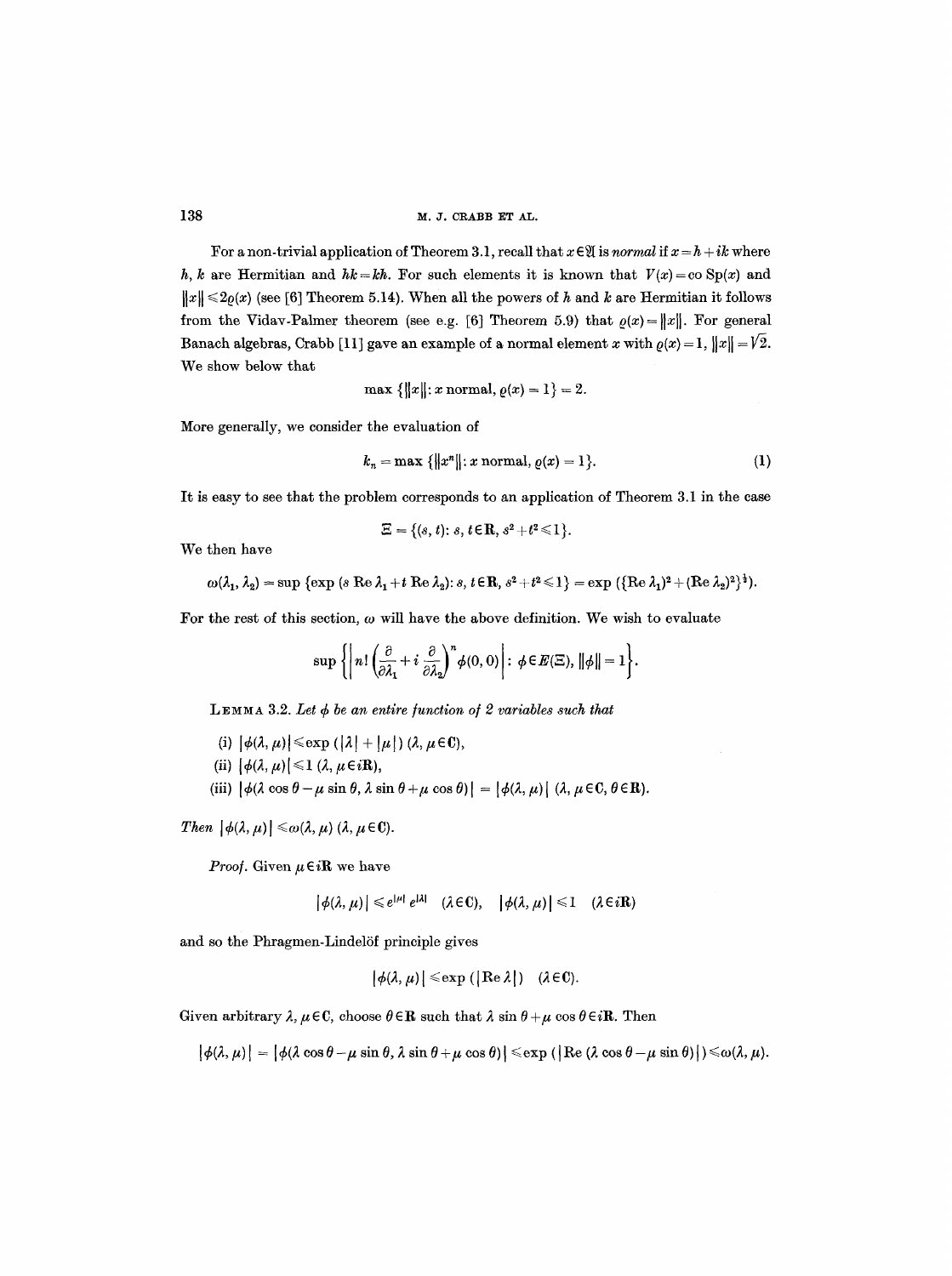THEOREM 3.3. Let  $k_n$  be as in  $(1)$ , let

 $\mathfrak{G}_n = \{g \in E([-1, 1]): ||g|| = 1, g(0) = g'(0) = \ldots = g^{(n-1)}(0) = 0\}$ 

*and let*  $\mathfrak{P}_{n-1}$  *be the real subspace of*  $A([-1, 1])$  *consisting of the real polymonials in u of degree at most n- 1. Then* 

 $k_n = 2^n \sup \{ |g^{(n)}(0)|: g \in \mathfrak{S}_n \} = 2^n \text{ dist } (u^n, \mathfrak{P}_{n-1}).$ 

*Proof.* Let  $\mathfrak{F}_n$  be the set of functions  $g \in \mathfrak{G}_n$  of the form

$$
g(z) = \sum_{r=0}^{\infty} c_r z^{n+2r} \quad (z \in \mathbb{C}).
$$

Note by Bernstein's theorem that  $|c_r| \leq 1/(n+2r)!$   $(r=0,1,2,...)$ . Given  $g \in \mathfrak{F}_n$  define  $\phi_q (\equiv \phi)$  on  $\mathbb{C}^2$  by

$$
\phi(\lambda,\mu)=\sum_{r=0}^{\infty}c_r(\lambda-i\mu)^{n+r}(\lambda+i\mu)^r.
$$

Then  $\phi$  is entire and  $|\phi(\lambda,\mu)| \leq \exp(|\lambda| + |\mu|)$ . Given s,  $t \in \mathbb{R}$  let  $y = (s^2 + t^2)^{\frac{1}{2}}$  and then

$$
\big|\,\phi(is,it)\big|=\big|\sum_{r=0}^\infty c_r(iy)^{n+2\,r}\big|\leqslant 1.
$$

Also  $\phi(\lambda \cos \theta - \mu \sin \theta, \lambda \sin \theta + \mu \cos \theta) = e^{-i n \theta} \phi(\lambda, \mu)$ 

and so Lemma 3.2 gives  $|\phi(\lambda, \mu)| \leq \omega(\lambda, \mu)$ .

Given  $\phi \in E(\Xi)$ ,  $\|\phi\| = 1$ , let  $\psi_{\phi} (\equiv \psi)$  be defined on  $\mathbb{C}^2$  by

$$
\psi(\lambda,\mu) = \frac{1}{2\pi} \int_0^{2\pi} e^{in\theta} \phi(\lambda \cos \theta - \mu \sin \theta, \lambda \sin \theta + \mu \cos \theta) d\theta.
$$

Then  $\psi$  is entire and  $|\psi(\lambda, \mu)| \le \omega(\lambda, \mu)$ . A routine calculation shows that  $\psi = \phi_g$  for some  $g \in \mathfrak{F}_n$ .

If  $a=u_1+iu_2$  in  $A(\Xi)$  then

$$
\Phi_{\phi}(a^n) = \Phi_{\psi}(a^n) = 2^n \, g^{(n)}(0).
$$

Theorem 3.1 now gives  $k_n=2^n$  sup  $\{|g^{(n)}(0)|: g \in \mathfrak{F}_n\}.$ 

Given  $g \in \mathfrak{S}_n$ , let  $h(z) = \frac{1}{2} \{g(z) + (-1)^n g(-z)\}$ . Then  $h \in \mathfrak{F}_n$  and  $|h^{(n)}(0)| = |g^{(n)}(0)|$ . This proves the first part of the theorem.

Let  $\mathfrak{H}_n = \{g \in \mathfrak{G}_n : g(\mathbf{R}) \subset \mathbf{R}\}.$  Given  $g \in \mathfrak{G}_n$  let  $h(z) = \frac{1}{2} \{g(z) + \overline{g(z)}\}$  and we see that  $k_n=2^n \sup \{ |g^{(n)}(0)| : g \in \mathfrak{H}_n \}.$ 

Finally note that  $\Phi_{\phi}(a^n) = 2^n \Phi_{\phi}(u^n)$  and use Theorem 1.10.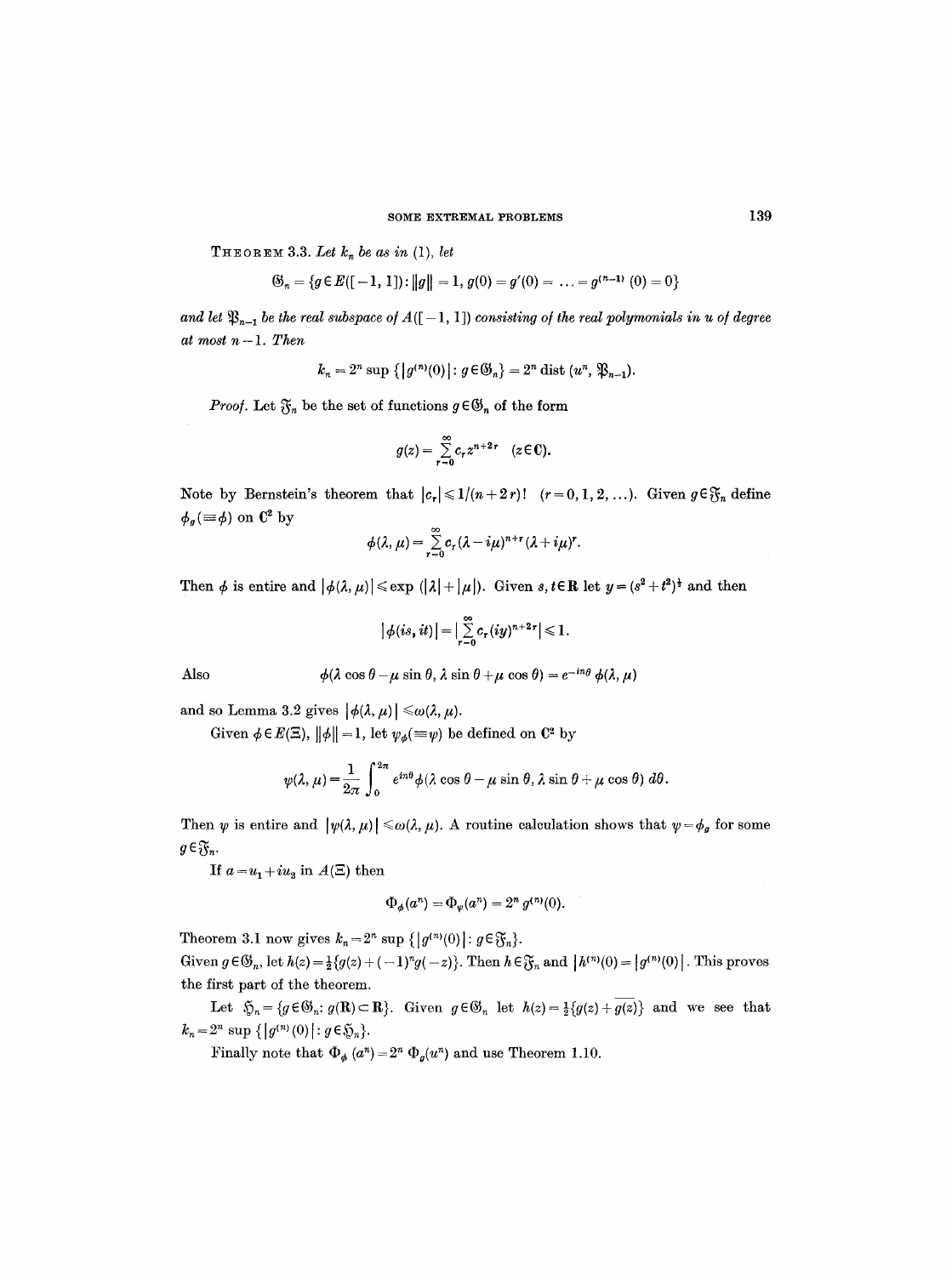140 M.J. CRABB ET AL.

COROLLARY 3.4.

- (i)  $k_1 = 2$ .
- (ii) *There is*  $M > 0$  *such that*  $k_n \geq M n^{\frac{1}{3}}$   $(n = 1, 2, 3, \ldots).$

*Proof.* (i) Take  $g = \sinh$ . In fact, using Theorem 2.4, one can show that g gives the *unique* functional  $\Phi$  on  $A(\Xi)$  with  $\Phi(a)=2$ ,  $\|\Phi\|=1$ . (ii) Take  $g(z)=J_n(iz)$ , where  $J_n$  is the usual Bessel function. Since sup  $\{|J_n(x)| : x > 0\}$  is of order  $n^{-\frac{1}{2}}$ , the result follows.

It is easy to see, from Montel's theorem, that  $k_n$  is attained at some member of  $\mathfrak{G}_n$ ; but it is not attained by  $J_n$  (nor by the slightly better functions  $z \rightarrow (iz)^{\frac{1}{2}} J_{n-\frac{1}{2}}(iz)$ ). Note that the power inequality fails for some normal elements.

Finally we give a partial solution to a related problem.

THEOREM 3.5.

$$
\max \{\|u\|: u \text{ normal}, \varrho(u) = 1, \text{ Re } u, \text{ Im } u \text{ positive}\} \leq \frac{1}{2}(1 + \sqrt{3}).
$$

*Proof.* Let u be normal with  $\rho(u)=1$ , Reu, Imu positive. Then  $V(u) \subset \{z : |z| \leq 1,$ Re  $z \ge 0$ , Im  $z \ge 0$ , and for the extremal case we may assume equality. Let  $e^{-i\pi/4} u = p + iq$ with  $p, q$  Hermitian.

Then 
$$
V(p) = [0, 1], \quad V(q) = \left[ -\frac{1}{\sqrt{2}}, \frac{1}{\sqrt{2}} \right]
$$

and so 
$$
||u|| = ||p + iq|| \le ||p - \frac{1}{2}|| + ||iq + \frac{1}{2}|| = \frac{1}{2}(1 + \sqrt{3})
$$

by Sinclair [13].

#### **4. Complex Banach algebras with**  $v = \rho$

Let  $\mathfrak A$  be a complex unital Banach algebra with  $v = \rho$ . By [6] Theorem 4.7,  $\mathfrak A$  is commutative and  $\varrho$  is an algebra norm with  $\varrho \leq \|\cdot\| \leq \epsilon \varrho$ . In fact, a sharper estimate holds.

**THEOREM 4.1.** Let  $\mathfrak{A}$  be a complex unital Banach algebra with  $v = \rho$ . Then  $||a|| \leq \frac{1}{2} e\rho(a)$  $(a \in \mathfrak{A})$ .

*Proof.* Let  $a \in \mathfrak{A}$  with  $\varrho(a) \leq 1$  and let  $\Gamma$  be the unit circle. Then

$$
-\frac{2}{e}a=\frac{1}{2\pi i}\int_{\Gamma}\exp\left(\frac{za+1}{za-1}\right)\frac{dz}{z^2}.
$$

Note that Re  $\lambda \leq 0$  for  $\lambda \in \text{Sp}((za+1)(za-1)^{-1})$ ,  $|z|=1$ . Since  $v=\rho$  we have  $\|\exp(x)\|$  $\varrho(\exp(x))$  ( $x \in \mathfrak{A}$ ). Therefore  $2e^{-1} ||a|| \leq 1$  and the proof is complete.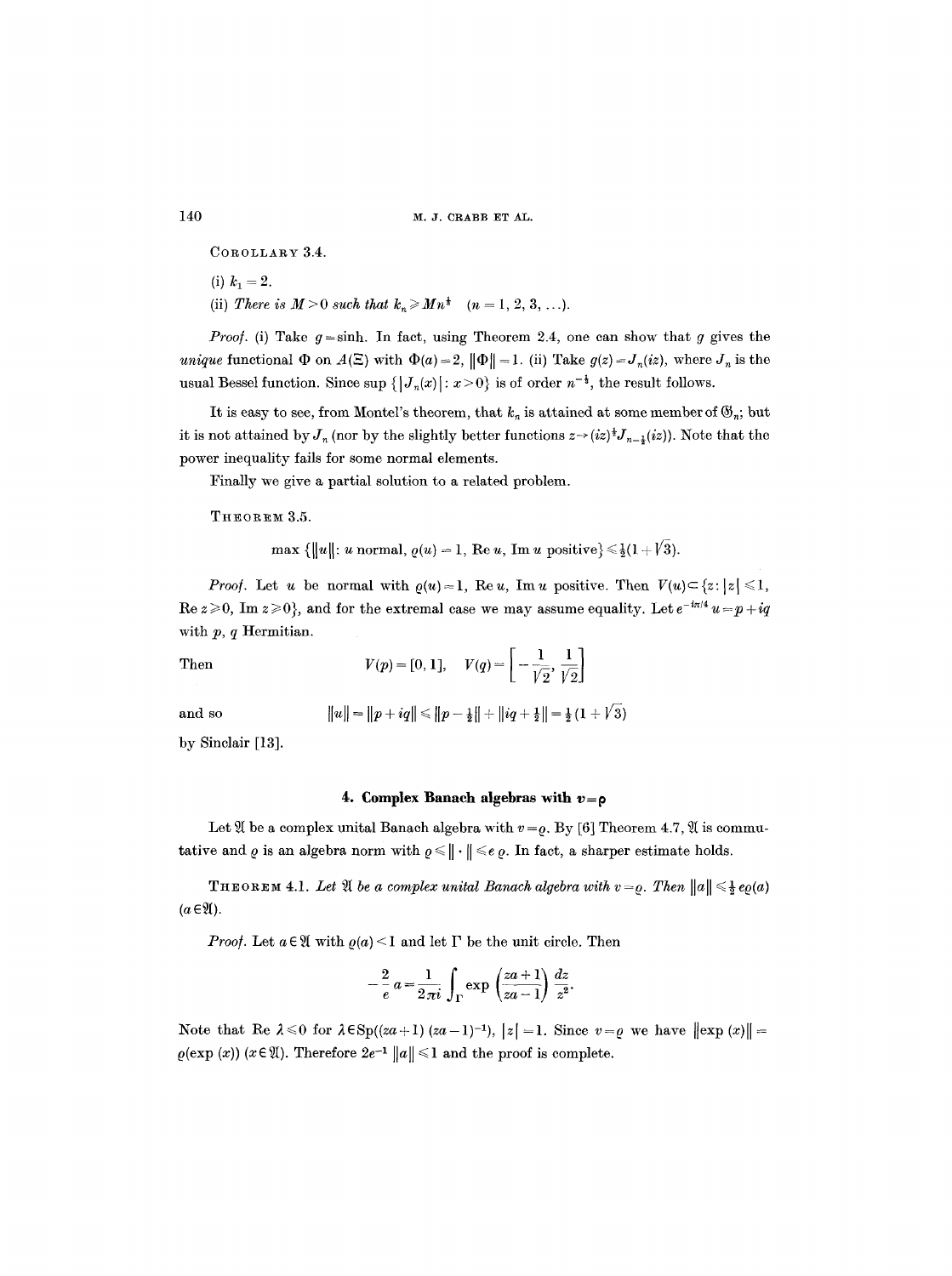Let K be as in § 1 and recall that  $\hat{A}(K)$  is the algebra of continuous functions on K that are analytic on the interior of K. Any norm on  $\tilde{A}(K)$  with  $v = \rho$  gives  $V(f) = \infty$  Sp(f). The Vidav-Palmer theorem shows that when  $K\subseteq [-1, 1]$ ,  $v = \rho$  if and only if the norm is the spectral norm; this latter assertion fails if K has interior. Define  $\|\cdot\|$  on  $\hat{A}(K)$  by

$$
||f|| = \inf \left\{ \sum |c_n| \varrho(g_n) : f = \sum c_n g_n, g_n \in \exp \mathcal{A}(K) \right\}.
$$

THEOREM 4.2.  $(A(K), \| \cdot \|)$  *is the extremal singly generated complex unital Banach algebra with*  $V(u) \subset K$ ,  $v = \rho$ .

*Proof.* Straightforward by the methods of § 1.

**PROPOSITION 4.3.** When K is the closed unit disc,  $||u|| = \frac{1}{2}e$ .

*Proof.* Let  $\Phi(f) = f'(0)$   $(f \in \hat{A}(K))$ , so that  $\Phi \in \hat{A}(K)'$ ,  $\Phi(u) = 1$ . It is enough to show that  $\|\Phi\| \leq 2e^{-1}$ , or equivalently,

$$
|\exp(f(0)) f'(0)| \leq 2e^{-1} \varrho (\exp f) \quad (f \in \hat{A}(K)).
$$

Let  $g = f - f(0)$ , so that  $g \in \hat{A}(K)$ ,  $g(0) = 0$ . A classical exercise gives  $|g'(0)| \leq 2$  when Re  $g \leq 1$ and so

$$
|g'(0)| \le 2e^{-1} \exp (\sup \text{Re } g) \quad (g \in \hat{A}(K), g(0) = 0).
$$

The result follows.

When K has interior, the Riemann mapping theorem gives a  $\tau \in \hat{A}(K)$  which is a home omorphism onto the closed unit disc  $\Delta$ . This induces an isometric isomorphism between  $\hat{A}(K)$  and  $\hat{A}(\Delta)$  and gives  $\varrho(\tau)=1$ ,  $\|\tau\|=\frac{1}{2}e$  in  $(\hat{A}(K), \|\cdot\|)$ .

#### **References**

- [1]. BEURLING, A., Sur les int6grales de Fourier absolument convergentes et leur application une transformation fonctionnelle. *Neuvième congrès des mathématiciens Scandinaves*, Helsingfors, 1938.
- [2]. Boas, R. P., *Entire functions*. Academic Press, New York, 1954.
- [3]. BOLLOBÁS, B., The power inequality in Banach spaces. *Proc. Camb. Phil. Soc.* 69 (1971), 411-415.
- [4]. -- The numerical range in Banach algebras and complex functions of exponential type. *Bull. London Math. Soc.,* 3 (1971), 27-33.
- [5]. BONSALL, F. F., & CRABB, M. J., The spectral radius of a Hermitian element of a Banach algebra. *Bull. London Math. Soc., 2* (1970), 178-180.
- [6]. BONSALL, F. F. & DUNCAN, J., *Numerical ranges*. London Math. Soc. Lecture Note Series, No. 2, Cambridge University Press, 1971.
- [7]. BROWN, L., SHIELDS, A., & ZELLER, K., On absolutely convergent exponential sums. *Trans. Amer. Math. Soc.,* 96 (1960), 162-183.